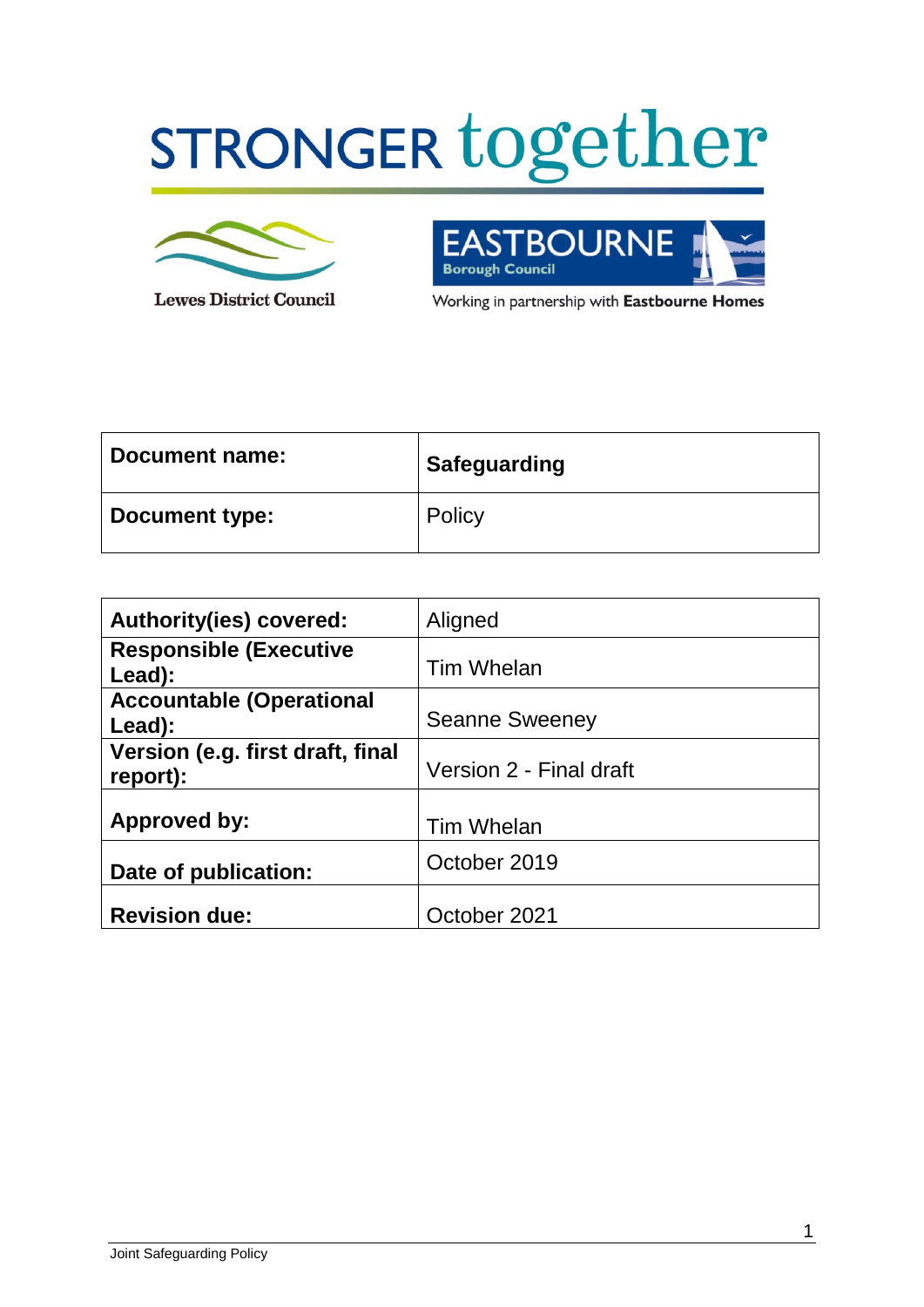# **Table of Contents**

| 8. Allegations against staff, councillors, contractors & partners15             |  |
|---------------------------------------------------------------------------------|--|
|                                                                                 |  |
|                                                                                 |  |
| 11. External organisations licensed by or working on behalf of the councils 18  |  |
|                                                                                 |  |
|                                                                                 |  |
| Appendix C – Confidentiality, record keeping and sharing information (cont.) 23 |  |
|                                                                                 |  |
|                                                                                 |  |
|                                                                                 |  |
|                                                                                 |  |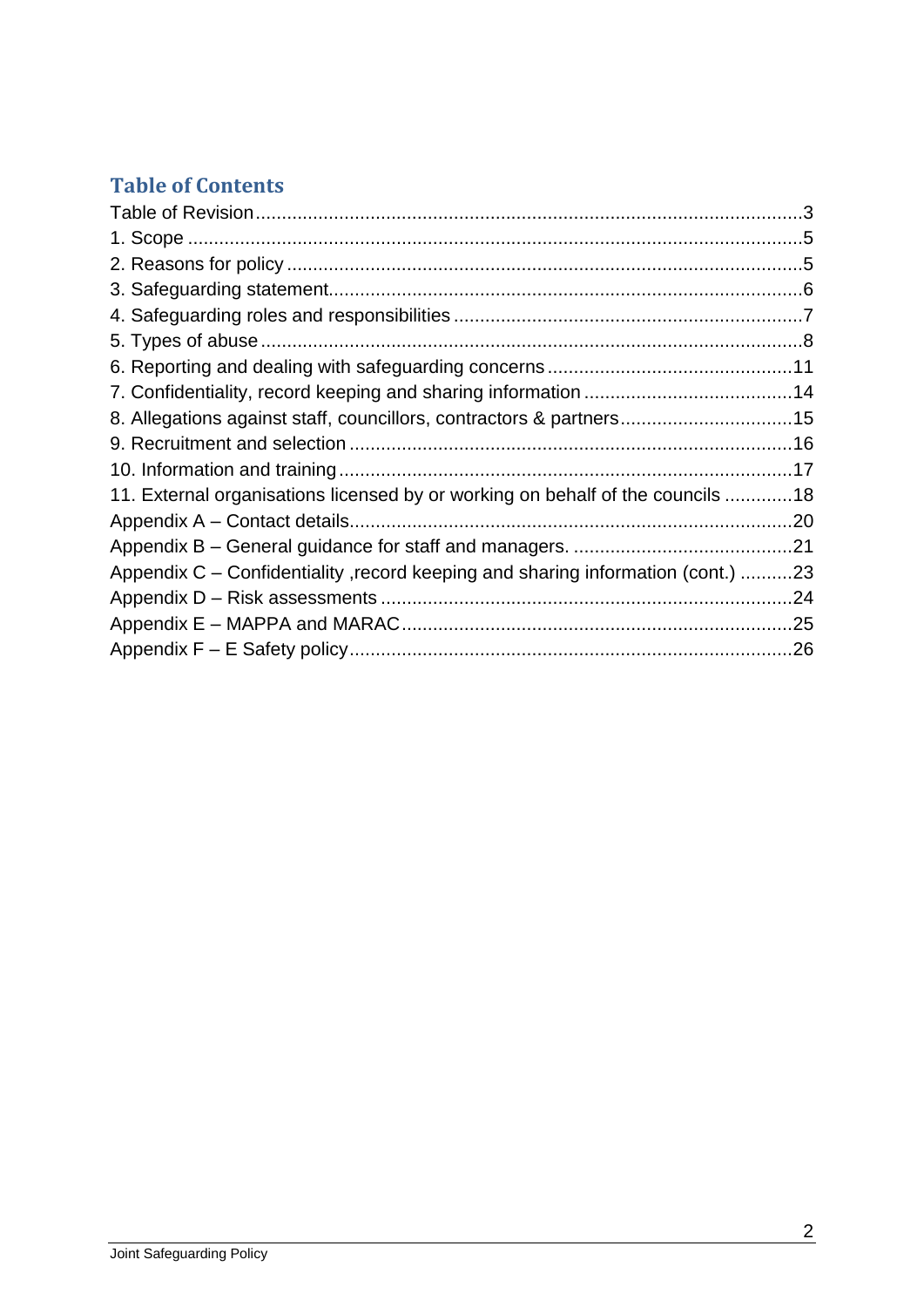| <b>Table of revisions</b>                                                   |                                                                                                                                                                                                                                                                                                                                                                                                                                                        |  |  |  |
|-----------------------------------------------------------------------------|--------------------------------------------------------------------------------------------------------------------------------------------------------------------------------------------------------------------------------------------------------------------------------------------------------------------------------------------------------------------------------------------------------------------------------------------------------|--|--|--|
| <b>Section</b>                                                              | <b>Changes</b>                                                                                                                                                                                                                                                                                                                                                                                                                                         |  |  |  |
| 2. Reasons for policy                                                       | Deletion of Local Children's Safeguarding Board which has<br>been replaced with the Safeguarding Children Partnership                                                                                                                                                                                                                                                                                                                                  |  |  |  |
| 4. Safeguarding roles and<br>responsibilities                               | Addition of SL role<br>Addition of self-assessment audits<br>Role of the communications lead                                                                                                                                                                                                                                                                                                                                                           |  |  |  |
| 5. Types of abuse                                                           | Addition of County Lines, Cuckooing, Self-neglect and<br>private fostering                                                                                                                                                                                                                                                                                                                                                                             |  |  |  |
| 6. Signs of Abuse                                                           | Removed to avoid constraint                                                                                                                                                                                                                                                                                                                                                                                                                            |  |  |  |
| 7. (6) Reporting concerns                                                   | Update of operational process<br>Addition of Continuum of Need and 3 indicator test<br>Addition of Person Centred Approach and the Mental<br><b>Capacity Framework</b><br>What to do if not reported as a concern<br>What to do if policy not followed or dissatisfied with statutory<br>response (SL in first instance rather than NSO) & link to SAB<br><b>Resolution Protocol</b><br>Addition of reporting concerns relating to extremist behaviour |  |  |  |
| 8. Role of Safeguarding<br>Contacts                                         | Deleted and incorporated into Section 7                                                                                                                                                                                                                                                                                                                                                                                                                |  |  |  |
| 9. (7) Confidentiality, record<br>keeping & sharing information             | Removed reference to GCSX email<br>NSO replaced with Safeguarding Lead for consistency<br>Link to SAB Information Sharing Protocol                                                                                                                                                                                                                                                                                                                     |  |  |  |
| 12. (10) Information & Training<br>14. Policy Review and version<br>control | Addition of focussed training available on request<br>V <sub>2</sub>                                                                                                                                                                                                                                                                                                                                                                                   |  |  |  |

| <b>Appendix</b>                                                               | <b>Changes</b>                                                                |
|-------------------------------------------------------------------------------|-------------------------------------------------------------------------------|
| Appendix A- table of specific responsibilities in<br>relation to safeguarding | Removed to avoid repetition and confusion.<br>Relevant info built into policy |
| Appendix B – General Guidance for Staff and<br>Managers                       | B & C merged                                                                  |
| Appendix C - Guidance For Managers:<br>Supervision of Children                | As above                                                                      |
|                                                                               |                                                                               |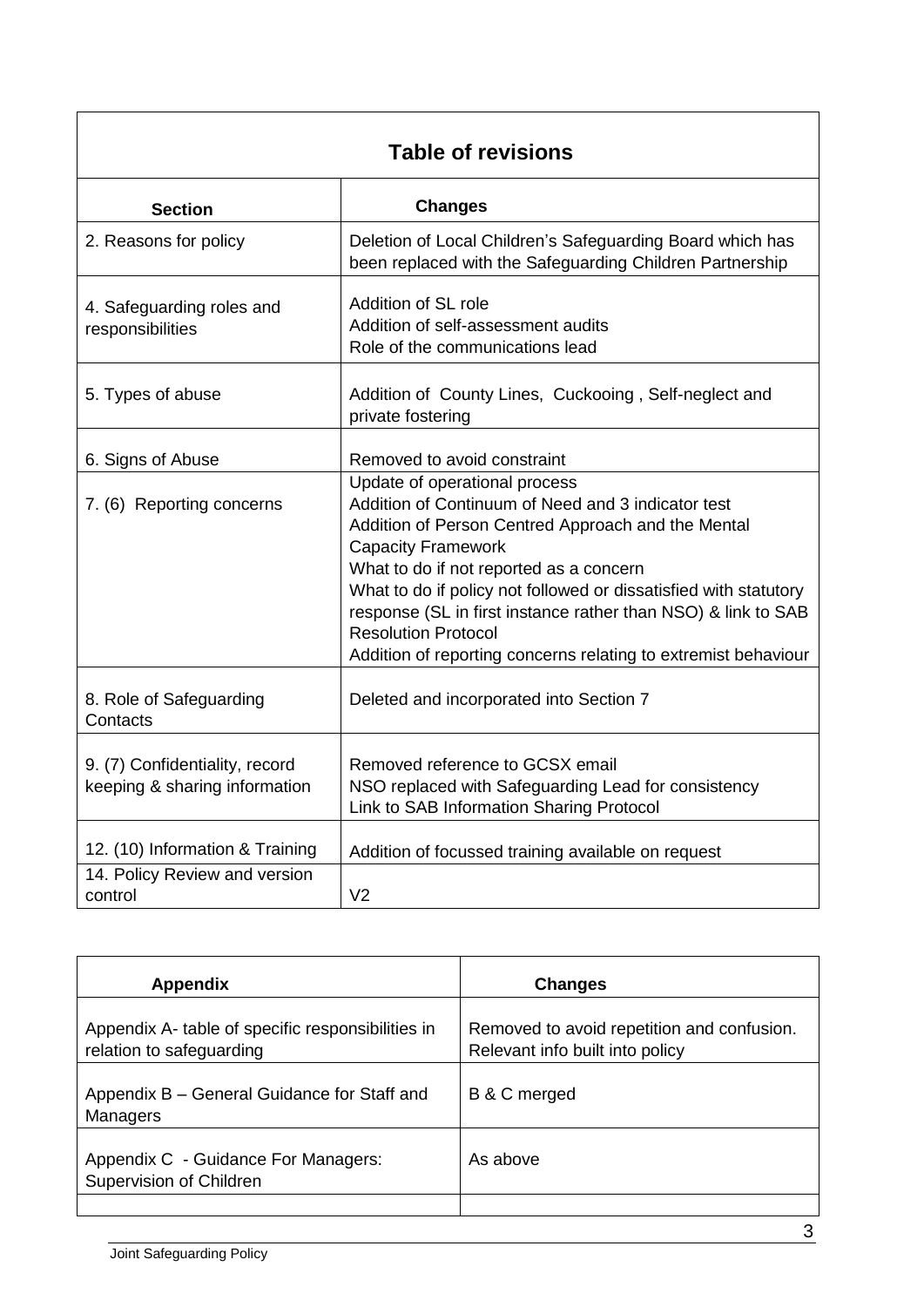| Appendix D - What to do if you have concerns -<br>reporting incidents or allegations | Removed to avoid repetition and confusion.<br>Relevant info built into policy                          |  |
|--------------------------------------------------------------------------------------|--------------------------------------------------------------------------------------------------------|--|
| Appendix E – Allegations about a member of<br>staff or councillor                    | Removed to avoid repetition and confusion.<br>Relevant info built into policy                          |  |
| Appendix F – Reporting forms                                                         | Removed, links imbedded in text                                                                        |  |
| Appendix H - Information sharing                                                     | Some definition text omitted to avoid<br>repetition                                                    |  |
| Appendix K - Private Fostering                                                       | Incorporated into Section 5                                                                            |  |
| Appendix L - Domestic Abuse                                                          | Removed. DA now referenced in Sections 1<br>& 5. A separate Domestic Abuse policy is<br>being written. |  |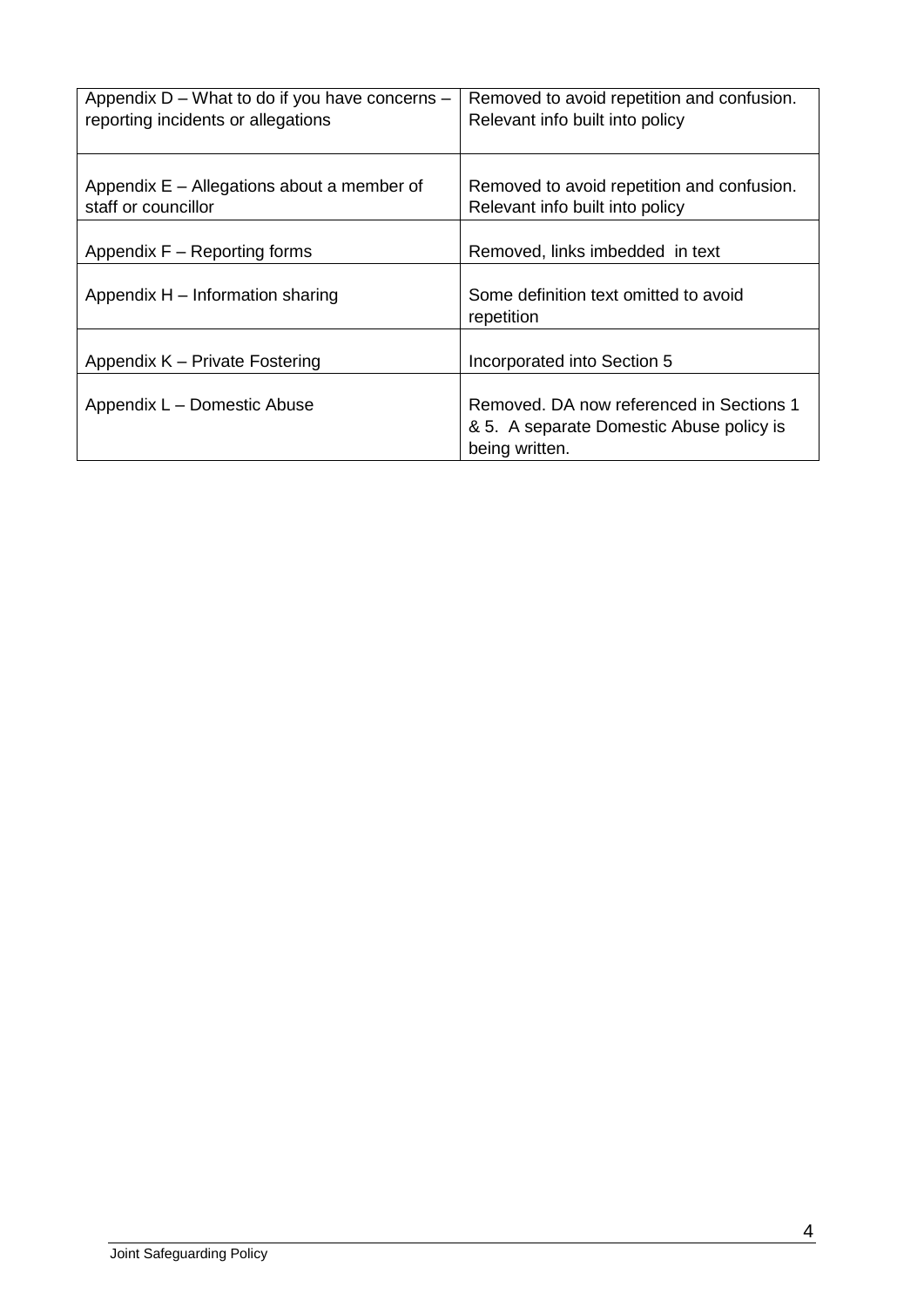## **1. Scope**

- 1.1. This policy is the responsibility of all:
	- Councillors
	- Staff and volunteers
	- Contractors and partners working on behalf of the council.

References to staff in this policy includes all workers (e.g. permanent and temporary staff, agency staff, casual staff, volunteers, apprentices and those undertaking internships or work experience). The Staff Code of Conduct requires compliance with this policy.

- 1.2. Children and young people are defined as those aged under 18.
- 1.3. A vulnerable adult is someone aged 18 or over who:
	- Has needs for care and support (whether or not the local authority is meeting any of these needs) and
	- Is experiencing, or at risk of, abuse or neglect; and
	- as a result of these care and support needs is unable to protect themselves from either the risk of, or the experience of abuse or neglect.

For example a person who:

- Is frail due to age
- Has drug or alcohol problems
- Has a learning disability
- Has mental or physical ill health or disability
- Has been trafficked for purposes such as forced labour or sexual exploitation.
- Has been **abused early in life** and grown up in care (Looked After

Children), particularly when they reach age 18 plus

Vulnerability is related to how able an adult is to make and exercise their own informed choice, free from duress or undue influence, and to protect themselves from abuse, neglect and exploitation. There is no hard and fast rule: an adult should be assumed to be covered by this policy unless there is information to indicate that they are not.

1.4 There is a separate policy covering Domestic Abuse.

## **2. Reasons for the policy**

2.1. Everyone, including children, young people and vulnerable adults, has the right not to be abused. We recognise the need to ensure their welfare when they come into contact with the services we provide. The council has wide ranging contacts with potentially vulnerable children and adults, and it is essential that a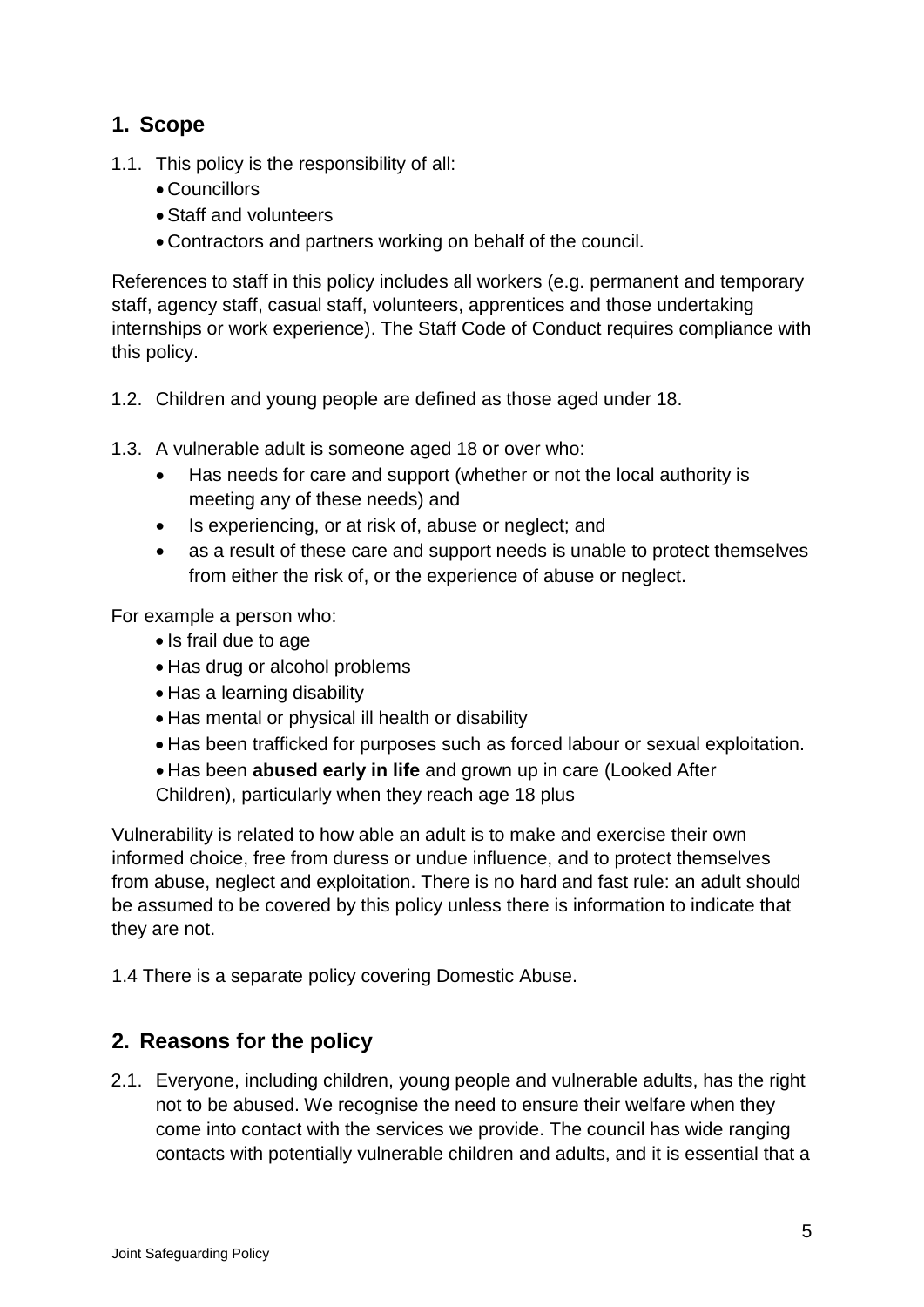clear and consistent approach to safeguarding is followed across all council services.

- 2.2. It is known that some individuals will actively seek employment or voluntary work with vulnerable people, particularly with children and young people in order to harm and 'control' them. People who work with children, young people and adults who may be at risk (including contractors and other partners of the council), have a role to play in protecting them from harm and safeguarding their welfare.
- 2.3. It is also important to recognise additional vulnerability in terms of race, disability, religion, ethnicity or language. Specific reference is made to these issues in the Pan Sussex Children Protection and Safeguarding Procedures and in the Sussex Multi Agency Policy and Procedures for Safeguarding Vulnerable Adults.
- 2.4. The Children Act 2004 and the Care Act 2014 place specific duties on District and Borough councils to have regard to the need to safeguard and promote the welfare of children and vulnerable adults, and to co-operate with other agencies to improve the wellbeing of children and vulnerable adults. The council is a partner of the East Sussex [Safeguarding Children Partnership](https://www.esscp.org.uk/) (ESSCP) and the East Sussex [Safeguarding Adults Board](https://www.eastsussexsab.org.uk/) (SAB) and is required, where appropriate, to contribute information to Serious Case Reviews (SCRs) and Safeguarding Adults Reviews (SARs), and to ensure learning from these is disseminated and acted on within the council.

## **3. Safeguarding statement**

- 3.1. Lewes District and Eastbourne Borough councils work to ensure that all children, young people and vulnerable adults coming into contact with the council and its employees are protected and treated with respect. The council will endeavour to create an organisational culture where staff, councillors and contractors are sensitive to abuse and exploitation, and take responsibility for and feel confident in reporting concerns. The council will cooperate with relevant partners in order to protect children and adults experiencing or at risk of abuse in accordance with arrangements and procedures agreed by the East Sussex Safeguarding Children Partnership and the Safeguarding Adults Board.
- 3.2. It is not the policy of the council to encourage staff to investigate suspicions or allegations, but to make all staff aware of the issues surrounding child and vulnerable adult protection and to have clear procedures in place to ensure that staff are aware of how and to whom any concerns should be reported. All staff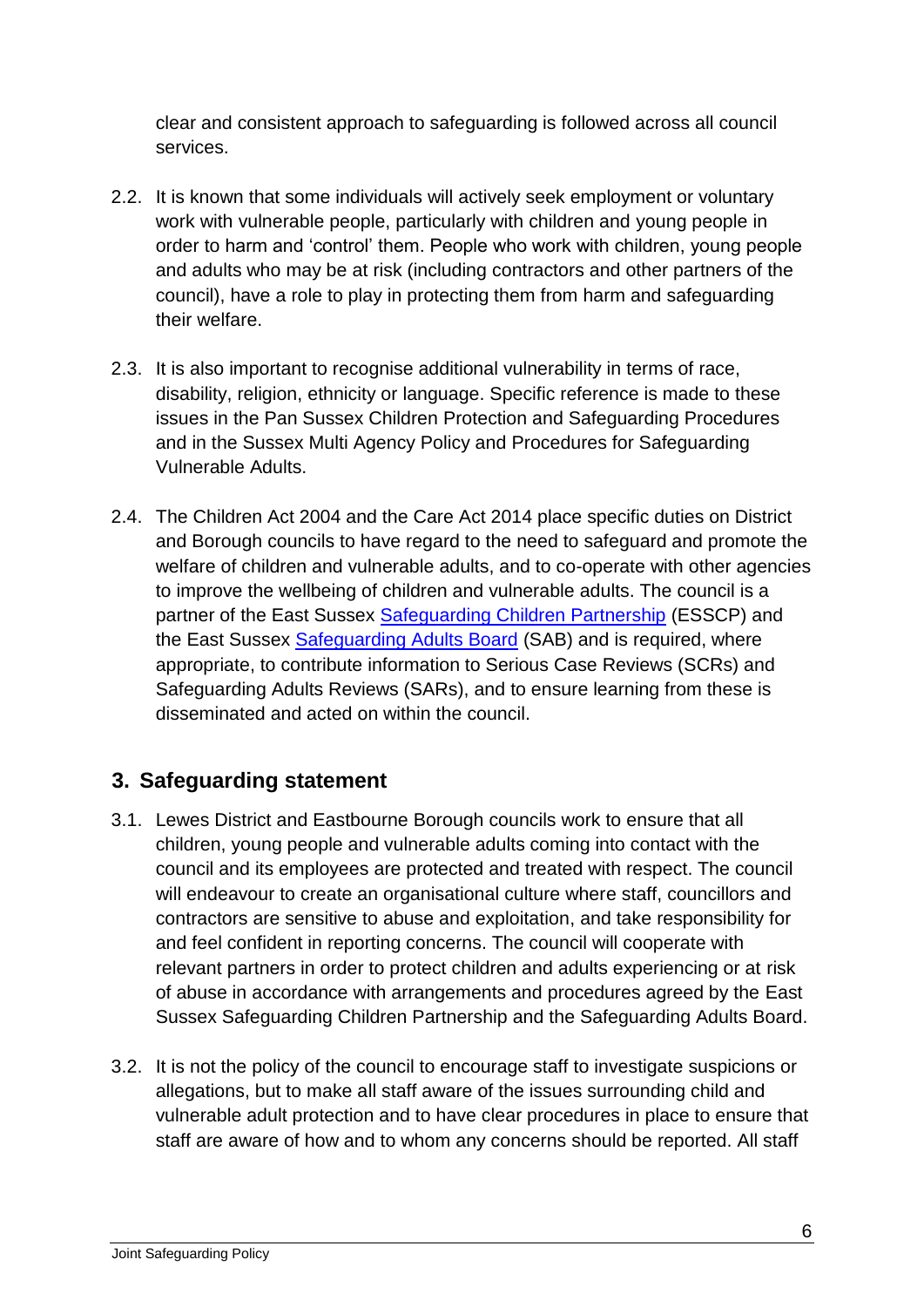involved in the provision of services should know what to do if there are any concerns about abuse and what procedures and guidelines they should follow.

## **4. Safeguarding roles and responsibilities**

- 4.1. Safeguarding children from abuse and promoting their welfare means:
	- protecting children from maltreatment;
	- preventing impairment of children's health or development;
	- ensuring children are growing up in circumstances consistent with the provision of safe and effective care;
	- taking action to enable all children to have the best outcomes.
- 4.2. Safeguarding vulnerable adult's means protecting them from maltreatment and preventing injury or significant harm. Abuse violates an adult's human and civil rights. It can vary from treating someone with disrespect in a way which significantly affects the person's quality of life, to causing actual physical suffering.
- 4.3. A safeguarding concern arises if abuse is suspected or disclosed. Abuse can happen anywhere – at home, in a residential or nursing home, a hospital, in the workplace, at a day centre, educational establishment or in the street.
- 4.4. It is the responsibility of all those working within or on behalf of the council to be vigilant and report alleged or suspected incidents of child, young person and/or vulnerable adult abuse.
- 4.5. A minimum of five team leaders or other officers in key roles within the council will act as **Safeguarding Contacts,** supporting staff and ensuring that concerns are reported appropriately and in accordance with current guidance. A list of Safeguarding Contacts can be found on the Hub.
- 4.6. The **Named Senior Officer / NSO** (the Director of Service Delivery) has overall responsibility for safeguarding, including e-safety. This responsibility includes:
	- keeping this policy up to date and ensuring its conformity with the Pan Sussex LSCB and SAB guidance;
	- making sure this policy is implemented, and that staff, councillors, contractors, organisations receiving financial support from the Councils and partners understand their responsibilities;
	- checking that appropriate steps are taken in the event of any allegations against a councillor or member of staff, and that the council liaises appropriately and effectively with authorities responsible for investigating these safeguarding concerns: the Police and/or East Sussex County Council Children's and Adults Social Care. The NSO oversees liaison between the responsible authorities and the councils to determine how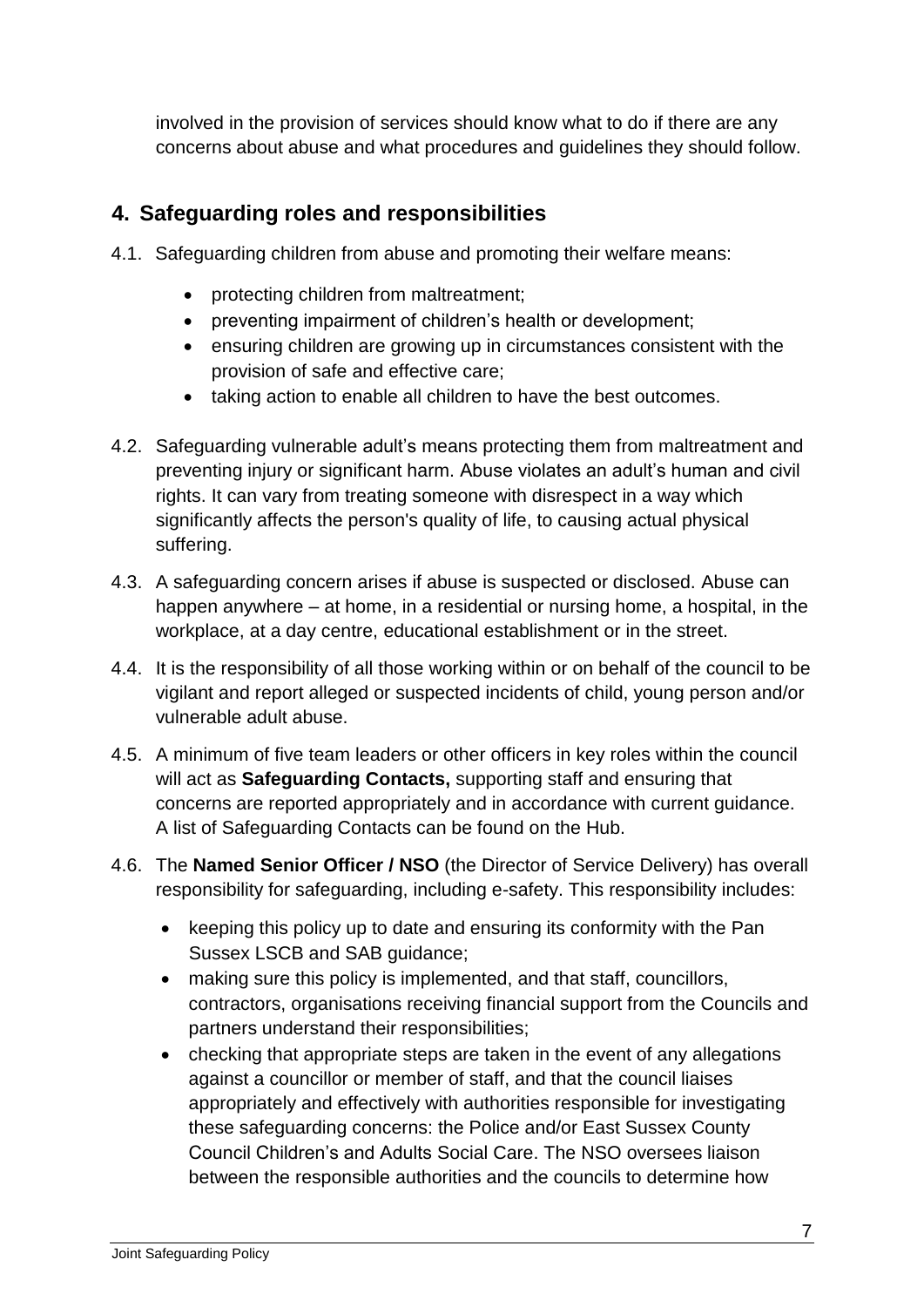internal and external investigations should be conducted, preserving evidence and avoiding unnecessary duplication and delay. Investigations by the responsible authorities normally takes precedence over council investigations under the complaints, grievance or disciplinary procedures;

- supporting the Safeguarding Contacts and other staff, providing direction, advice and guidance where appropriate;
- ensuring that the council actively supports all Serious Case Reviews (SCRs) and Safeguarding Adults Reviews (SARs) where the council may have had involvement / contact with the victim;
- completion of any self-assessment audits; and
- ensuring that the council acts on lessons learnt from SCRs and SARs and other safeguarding issues, grievances or disciplinary proceedings.
- 4.7 The SNO is supported in the above functions of these responsibilities by the **Safeguarding Lead** (Officer for Thriving Communities).
- 4.8 The **Customer Communications and Lead** ensures communications including social media comply with Safeguarding policies and standards and the Pan Sussex E-Safety Strategy.
- 4.9 The **Prevent Lead** (Strategy and Partnerships Lead Thriving Communities) has overall responsibility for the Council's Prevent duties. These include:
	- attending meetings of the East Sussex Prevent Board and maintaining up to date knowledge of the Council's duties and locally agreed procedures for reporting concerns;
	- ensuring that staff, councillors, contractors, organisations receiving financial support from the Council and partners understand their responsibilities under the Counter Terrorism and Security Act 2015;
	- supporting the Safeguarding Contacts and other staff, providing direction, advice and guidance where appropriate.

# **5. Types of abuse**

- 5.1 The Care Act 2014 includes a list of some types and patterns of abuse and neglect and the different situations in which these may take place. The below is not an exhaustive list, and the Councils should not limit its view of what constitutes abuse or neglect to the examples illustrated.
- 5.2 **Physical:** causing physical harm including hitting, shaking, biting, grabbing, withholding food or drink, force-feeding, wrongly administering medicine, unnecessary restraint, failing to provide physical care and aids to living;
- 5.3 **Sexual:** including sexual assault, rape, inappropriate touching/molesting, forcing or enticing someone into sexual acts they don't understand or feel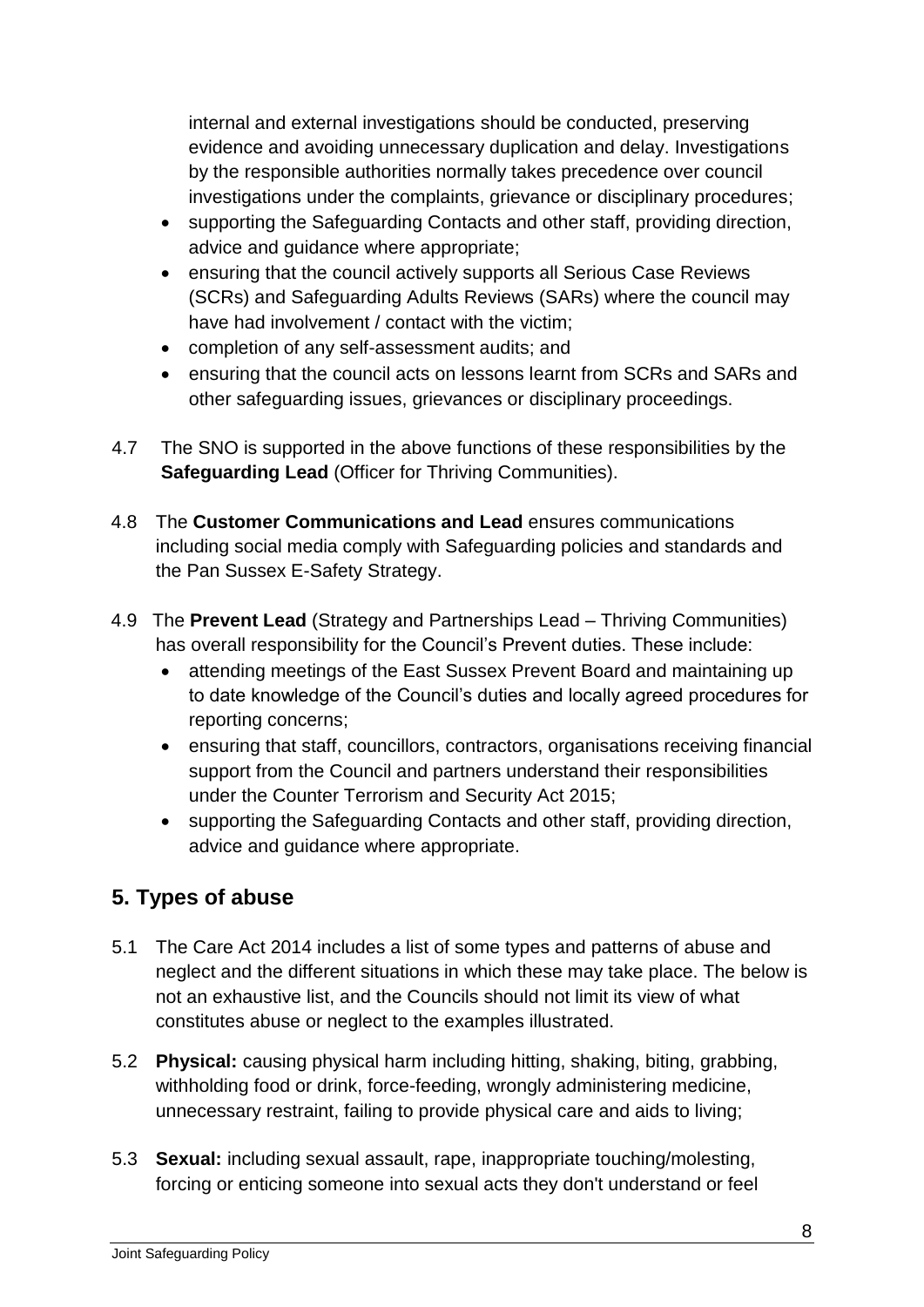powerless to refuse; grooming a child or young person in preparation for abuse including on-line activity;

- 5.4 **Emotional or psychological:** persistent emotional ill treatment or rejection (domestic or otherwise), including verbal abuse, shouting, swearing, threatening abandonment or harm, isolating, reducing privacy or other rights, bullying/intimidation, blaming, belittling, silencing, controlling or humiliating;
- 5.5 **Exploitation:** either opportunistically or premediated unfairly manipulating someone for profit or personal gain;
- 5.6 **Financial or material:** misusing or stealing an adult's money or belongings, fraud, postal or internet scams tricking adults out of money, or pressuring an adult into making decisions about their financial affairs, including decisions involving wills and property.
- 5.7 **Neglect and acts of omission:** persistent or severe failure to meet or understand these. This might result in serious impairment of their health or development, and can include withholding shelter, food, drink, medication, heating and clothing, failing to provide access to health, social and educational services, ignoring physical care needs, exposing a person to unacceptable risk. Neglect includes failing to ensure adequate supervision of or unresponsiveness to the basic emotional needs of a child;
- 5.8 **Self-neglect:** being unable, or unwilling, to care for their own essential needs, including their health or surroundings (for example, their home may be infested by rats or very unclean, or there may be a fire risk due to their obsessive hoarding).
- 5.9 **Discriminatory abuse:** including slurs, harassment and maltreatment due to a protected characteristic (Equality Act 2010); Discriminatory abuse can also be called 'hate crime
- 5.10 **Institutional & organisational abuse:** including neglect and poor care practice within an institution or specific care setting such as a hospital, care home or children's home;
- 5.11 Child **Sexual Exploitation (CSE):** includes forcing or enticing a child aged under 18 to take part in sexual activities whether or not the child is aware of what is happening. This may include situations or relationships where children receive something (e.g. food, drugs, alcohol, cigarettes, affection, gifts, accommodation and money) linked with sexual activity. CSE also occurs remotely, not necessarily with the child's awareness through the use of technology, e.g. posing sexual images on the internet;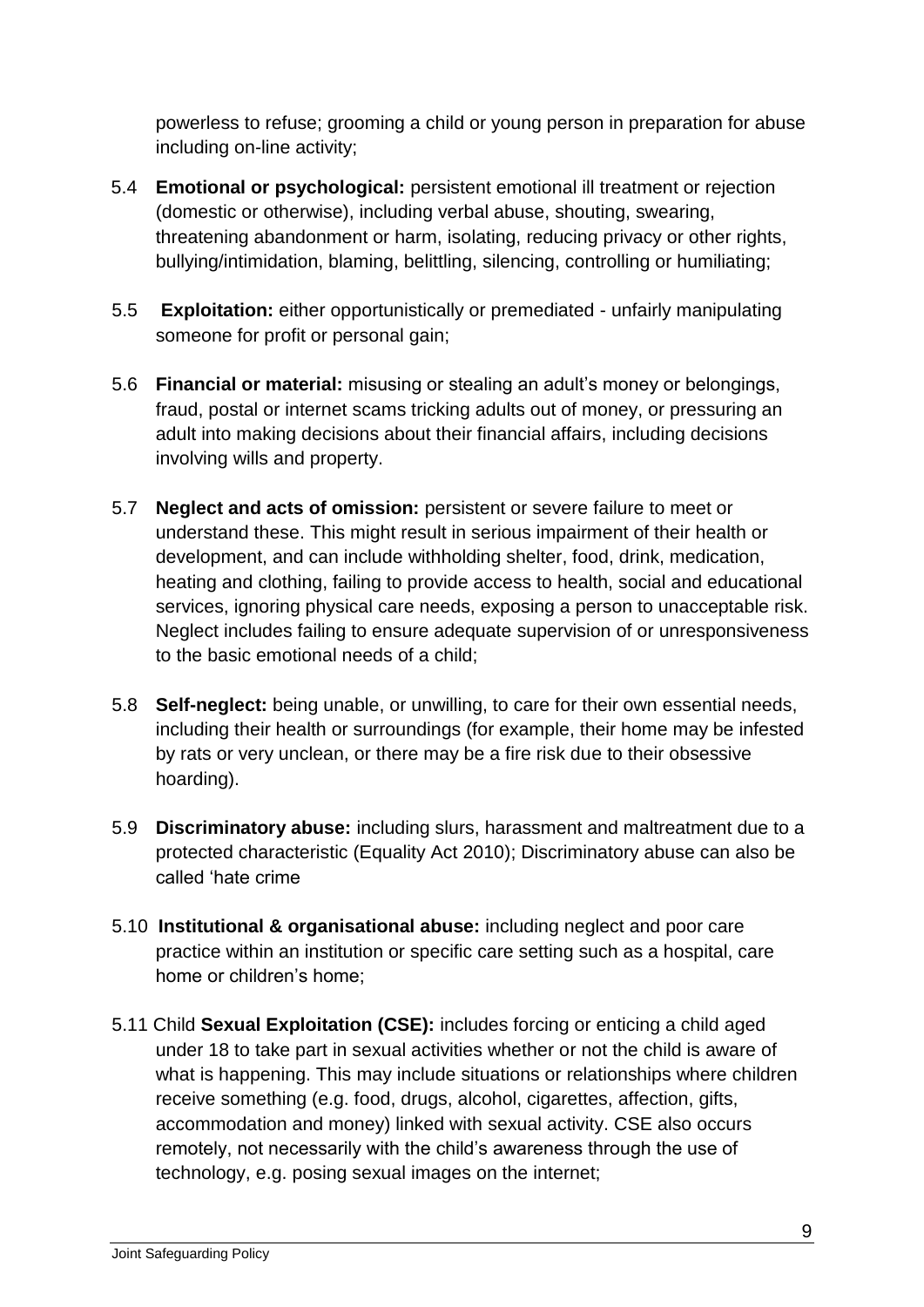- 5.12 **County Lines:** police term for groups who are supplying drugs to suburban areas and market and coastal towns using dedicated mobile phone lines or "deal lines". It can involve child criminal exploitation and using adults who are vulnerable to move drugs and money. Groups establish a base in the market location, typically by taking over the homes of local adults by force or coercion in a practice referred to as 'cuckooing'.
- 5.13 **Cuckooing**: is a form of crime in which drug dealers take over the home of a vulnerable person in order to use it as a base for criminal activity. Organised criminal groups are increasingly targeting adults with care and support needs in this way, and the level of coercion and control involved with cuckooing often leaves the victims with little choice but to cooperate with the perpetrators.
- 5.14 **Modern slavery:** recruiting people by deception or coercion and moving them to a new place where they can be exploited. This includes human trafficking for the purpose of forced or exploitative labour;
- 5.15 **Domestic abuse:** an incident or pattern of incidents of controlling, coercive or threatening behaviour, violence or abuse by someone who is or has been an intimate partner or family member, regardless of gender or sexuality. Children who have witnessed domestic abuse may also need safeguarding.
- 5.16 **Honour Based Abuse (HBA):** A collection of practices which are used to control behaviour within families or other social groups to protect perceived cultural and religious beliefs and/or honour, and which can occur when perpetrators perceive that a relative has shamed the family and/or community by breaking their honour code;
- 5.17 **Forced Marriage (FM):** A marriage conducted without the valid consent of one or both parties and where duress is a factor. FM is now a specific offence under section 121 of the Anti-Social Behaviour, Crime and Policing Act 2014;
- 5.18 **Female Genital Mutilation (FGM):** FGM is a collective term for a range of procedures which involve partial or total removal of the external female genitalia for non-medical reasons, sometimes referred to as female circumcision or female genital cutting. Female circumcision, excision or infibulation (FGM) is illegal in this country by the Female Genital Mutilation Act 2003;
- 5.19 **Human Trafficking:** The recruitment, transportation, transfer, harbouring or receipt of people by means of threat, force, abduction, fraud, deception or other forms of coercion. It may include the abuse of power or inducements for the purpose of exploitation such as prostitution or others forms of sexual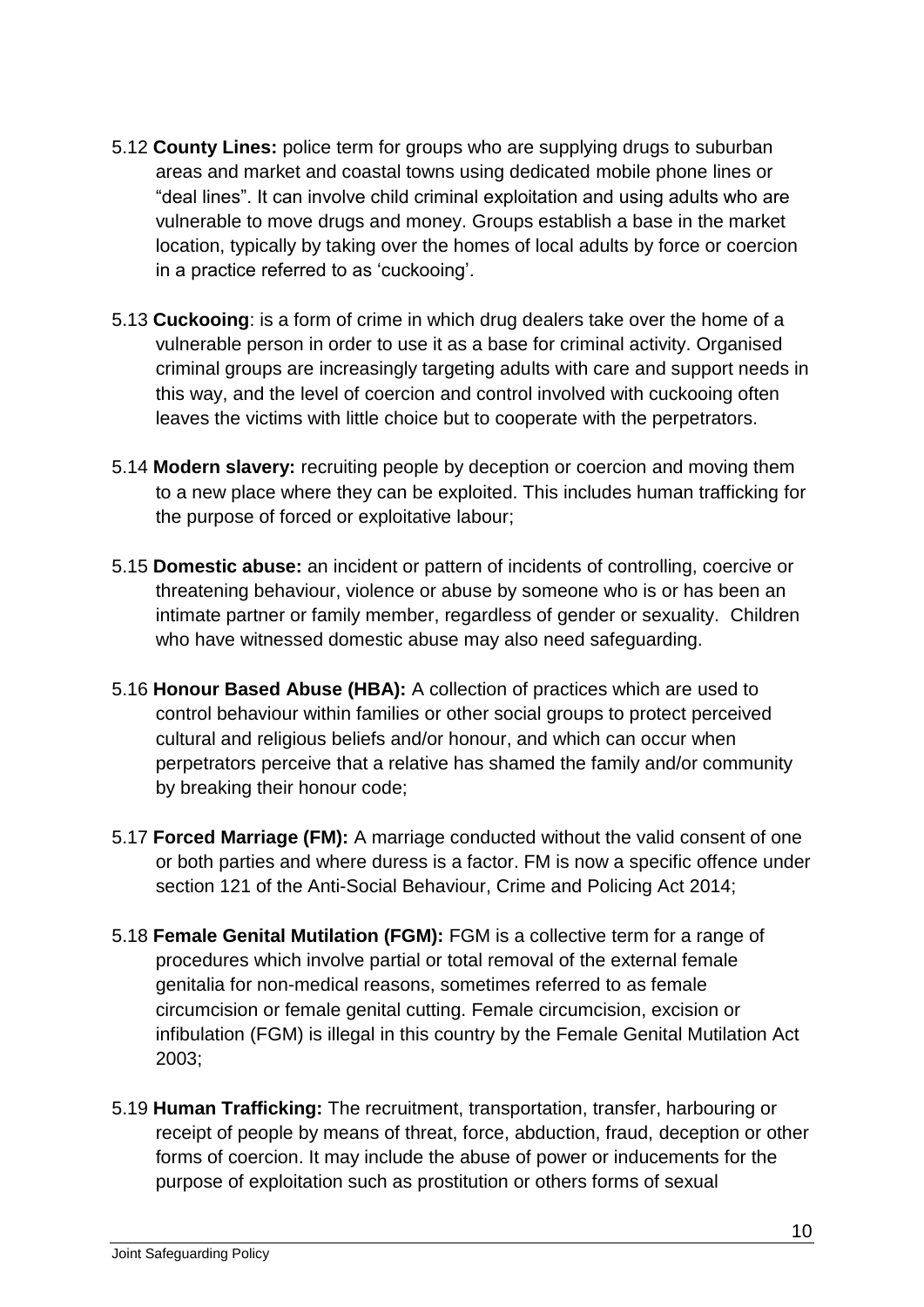exploitation, forced labour or services, slavery or practices similar to slavery, servitude or removal or organs. Victims may be physically or psychologically 'imprisoned';

- 5.20 **Self-neglect:** Self-neglect is the 'inability (intentional or non-intentional) to maintain a socially and culturally accepted standard of self-care with the potential for serious consequences to the health and well-being of people who self-neglect and perhaps even to their community' (Gibbons, 2006);
- 5.21 **Prevent:** This is the Government counter-terrorism strategy. From July 2015 local authorities have a responsibility to work with and support individuals and communities who may be vulnerable to the threat of violent extremism and terrorism. Children and vulnerable adults may be at risk of being drawn into extremism. Early intervention can help protect them before illegality occurs, and concerns relating to extremism can be reported as a Safeguarding concern.
- 5.22 **Private Fostering:** There is a duty on parents and private foster carers who enter into a private fostering arrangement to notify Children's Services of this. Private Fostering is when a child under the age of 16 (or under 18 if the child is disabled) is cared for by someone who is not their parent or a 'close relative' through a private arrangement made between a parent and a carer for 28 days or more. A 'close relative' can include step-parents, grandparents, brothers, sisters, uncles or aunts (whether of full blood, half-blood or by marriage). If any private fostering arrangements come to our attention the Council will check with SPOA to ensure they have been made aware of the situation.

## **6. Reporting and dealing with safeguarding concerns**

6.1 We all have a responsibility to report any safeguarding concerns over the welfare of children, young people or vulnerable adults. This extends to the identification of signs of abuse (including concerns relating to children who have witnessed domestic abuse), poor practice by staff, councillors and others acting for or on behalf of the council and allegations brought to our attention by members of the public. . Reporting safeguarding concerns can prevent or avoid the escalation of serious abuse or harm. All staff, volunteers, members contractors and partners of the council are expected to act promptly and effectively in communicating concerns relating to child and adult protection, either through one of the council's Safeguarding Contacts or directly to East Sussex Children's Services (SPOA) or Adult Social Care (HSCC). Contact details can be found at appendix A.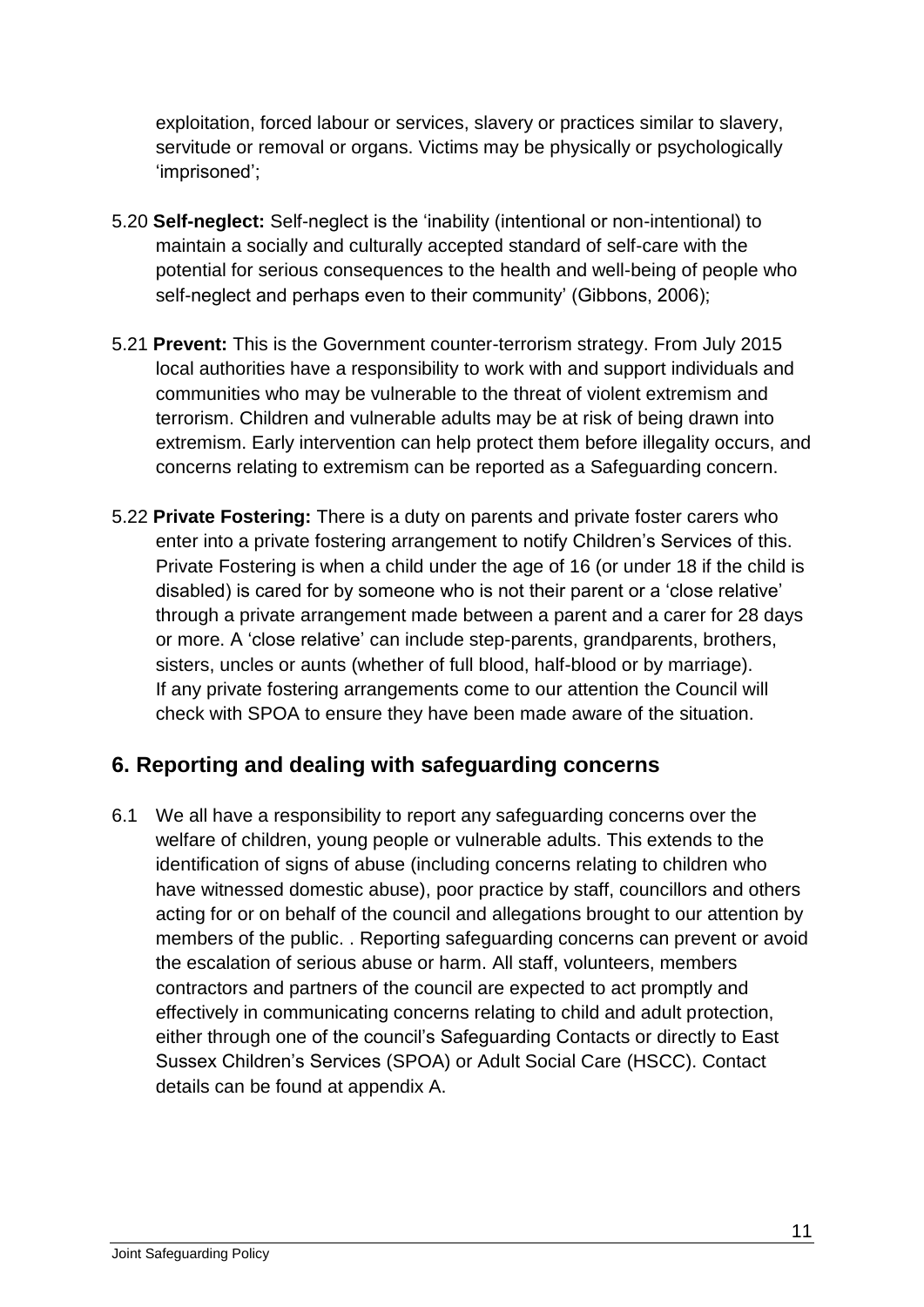- 6.2 Dial 999 if a child, young person or vulnerable adult may be in imminent danger or a criminal offence may have or may about to be committed. Otherwise the steps below should be followed.
- 6.3 Each team has 1 or 2 Safeguarding Contacts who are responsible for receiving concerns from staff within their team or department, within normal office hours. Staff should raise safeguarding concerns with a Safeguarding Contact at the earliest possible opportunity and within **one working day** of identifying a concern. If a Safeguarding Contact is not available, the concerned staff member should talk to their manager or the Safeguarding Lead.
- 6.4 A conversation should take place between the concerned staff member and the SC to ascertain whether a report should be made to either HSCC or SPOA. Consideration should be given to the 3 indicators (see 1.3) in the case of adults and the Continuum of Need (see [SPOA\)](https://www.eastsussex.gov.uk/childrenandfamilies/professional-resources/spoa/) for children.
- 6.5 Upon assessing that a concern should be reported, either the Safeguarding Contact or the concerned staff member (with the support of the Safeguarding Contact) must contact either [SPOA](https://www.eastsussex.gov.uk/childrenandfamilies/professional-resources/spoa/) or [HSCC](https://www.eastsussex.gov.uk/socialcare/getting-help-from-us/contact-adult-social-care/) (opening hours etc can be found at appendix A), with the following information prepared:
	- The child, young person or vulnerable adult's name and address (and parents'/carers' address if different);
	- The reason for concern a note of significant events or conversation should be made as promptly as possible to assist with any referral and subsequent investigation. Evidence such as texts or social media entries should be preserved;
	- Any other known factors which may be contributing to the problem;
	- Additional information such as age (or date of birth), ethnicity, religion, language and disabilities/specific needs.
- 6.6 To discharge the responsibility, the Safeguarding Contact must inform either SPOA or HSCC of the concern, where possible on the same working day as it is received and **within 24 hours,** and obtain their advice about the appropriate action to be taken.
- 6.7 A factual account of the action taken must be entered on the customer's record within 1 working day. An entry must also be made on the teams Safeguarding Log, with an email to the Safeguarding Lead advising of the concern and action taken.
- 6.8 If it is considered that the concern will not be reported to either HSCC or SPOA, a record must still be made on the teams Safeguarding Log outlining the concern and the consideration given to it.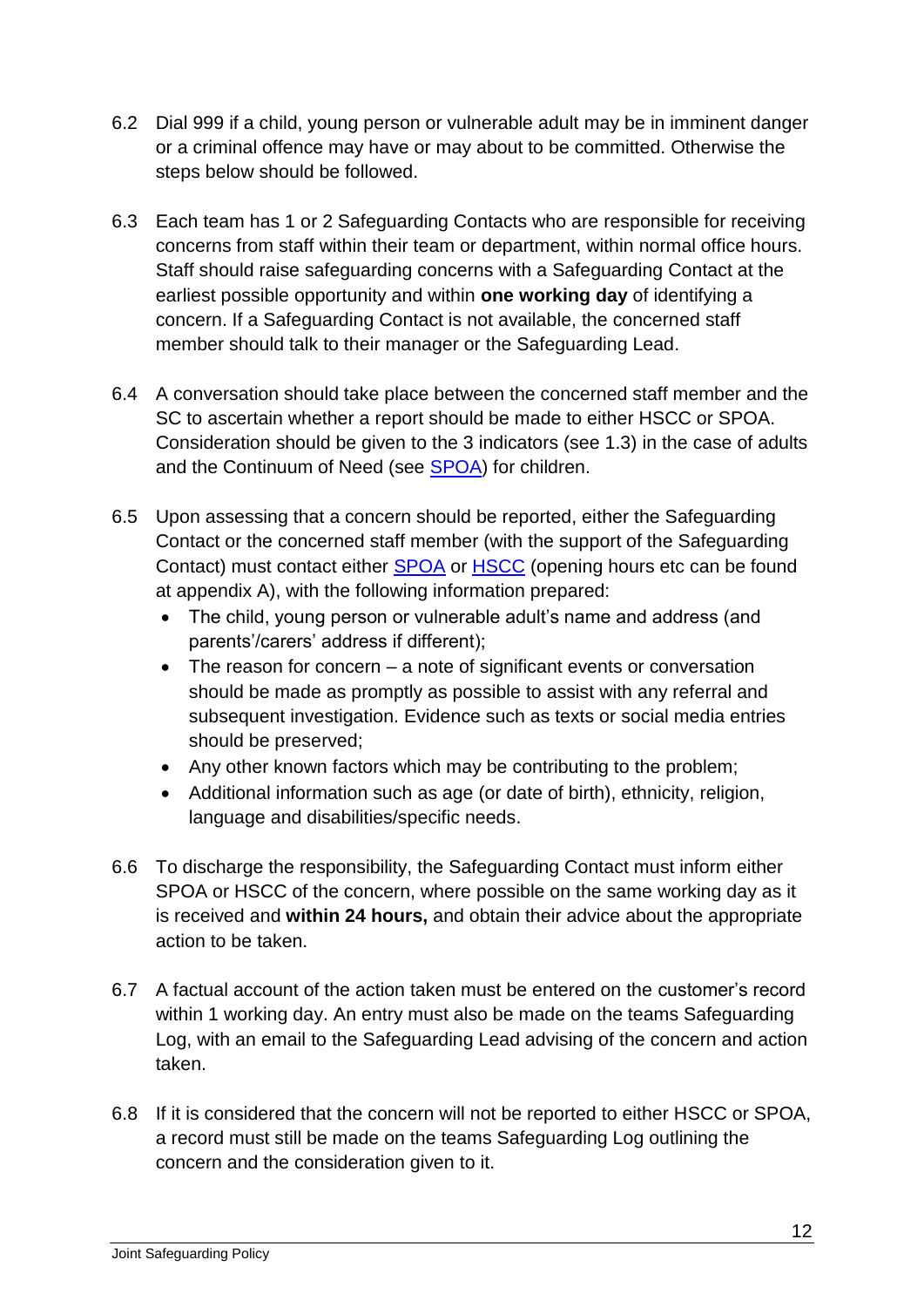6.9 Making Safeguarding Personal (a person centred approach) : The SAB policy & procedure manual explains:

*Making Safeguarding Personal (MSP) is a national approach to promote responses to safeguarding situations in a way that enhances involvement, choice and control as well as improving quality of life, wellbeing and safety…..People are individuals with a variety of different preferences, histories, circumstances and life-styles. ….Personalised care and support is for everyone, but some people will need more support than others to make choices and manage risks. A person led approach is supported by personalised information and advice and, where needed, access to advocacy support.*

Staff- where possible- should take steps to adopt a person centered approach, and adopt the 'no decision about me without me' principal where the scope of their involvement allows them to do so.

- 6.10 Mental Capacity Framework: **The 7 principles of the framework are:**
	- A person must be assumed to have capacity unless it is established that they lack capacity.
	- A person is not to be treated as unable to make a decision unless all practicable steps to help him to do so have been taken without success.
	- A person is not to be treated as unable to make a decision merely because he makes an unwise decision.
	- An act done, or decision made, under this Act for or on behalf of a person who lacks capacity must be done, or made, in his best interests.
	- Before the act is done, or the decision is made, regard must be had to whether the purpose for which it is needed can be as effectively achieved in a way *that is less restrictive of the person's rights and freedom of action.*

Staff should make appropriate referrals where it is believed that a client may lack capacity to make decisions, and should seek advice from Adult Social Care if unsure. A continued commitment to the principle of 'best interest decisions' should be incorporated into casework.

#### **6.11 Staff must not attempt to investigate abuse themselves, neither must they confront anyone who is allegedly responsible for abuse nor tell them that allegations have been made against them.**

6.12 If there are doubts about whether a safeguarding concern has been handled in accordance with the Safeguarding Policy, or staff are not satisfied with the response of the statutory authorities, this should be raised with the Safeguarding Lead. If this is not possible or appropriate, the concern should be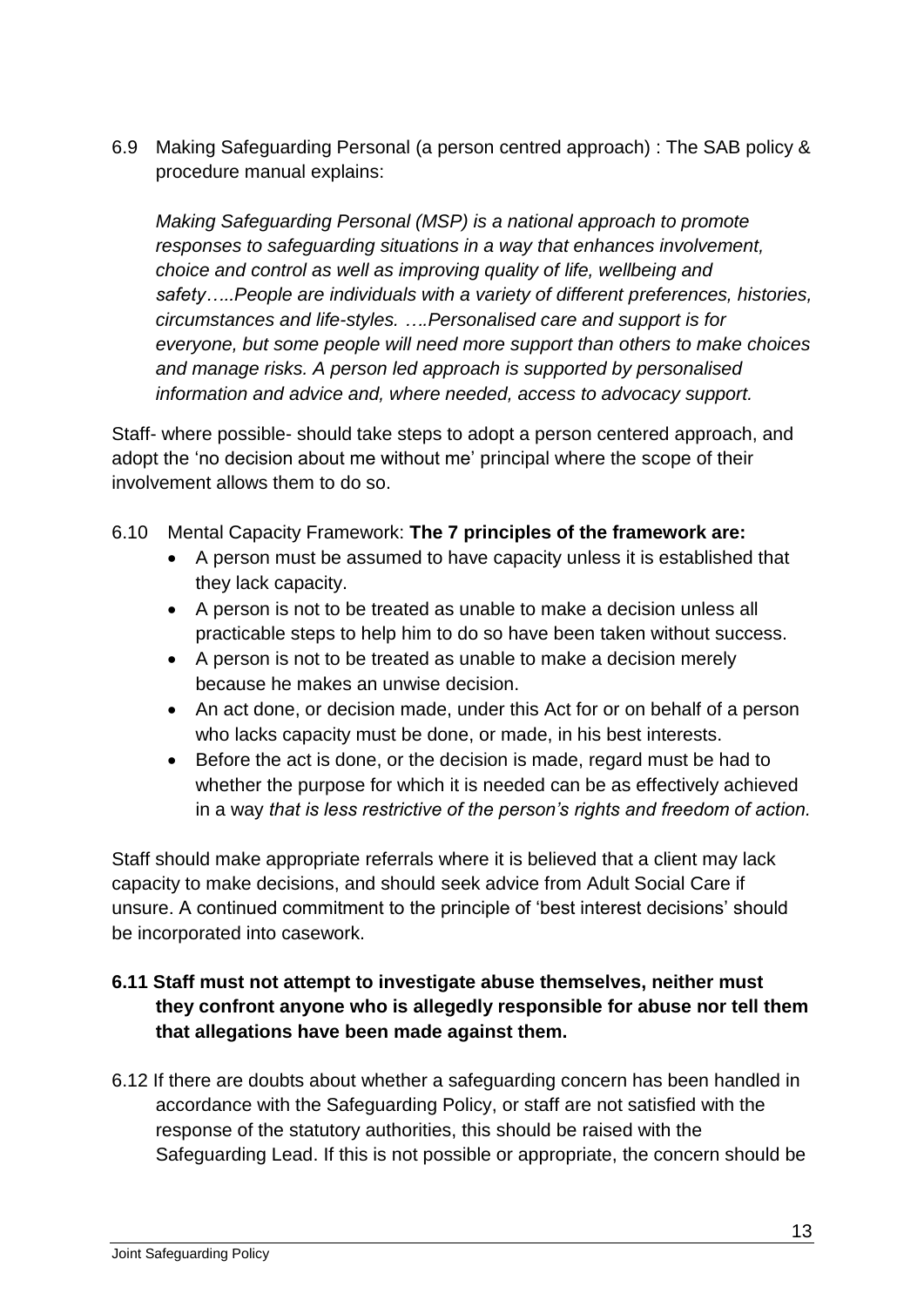raised with the NSO or another member of the council's Corporate Management Team. Staff can refer to the [SAB Resolution Protocol](https://www.eastsussexsab.org.uk/wp-content/uploads/2017/10/East-Sussex-SAB-Resolution-Protocol-2017-v3.pdf)

- 6.13 Variations to these arrangements may be agreed with specific terms (e.g. sheltered housing) to ensure that safeguarding concerns are dealt with promptly.
- 6.14 Reporting concerns under the duty to Prevent extremist behavior
	- Concerns relating to a child or young person under 18 being drawn into extremist activity, should be reported through Safeguarding Contacts to SPOA in the usual way.
	- Concerns relating to a vulnerable adult being drawn into extremist activity, should be reported to HSCC in the usual way.
	- You may be asked to complete and submit a Channel Referral Form.

## **7. Confidentiality, record keeping and sharing information**

- 7.1 Information about safeguarding concerns should be regarded as **confidential** and should be channelled through or under the supervision of a Safeguarding Contact. The Safeguarding Contact will seek advice from SPOA or HSCC and be guided by the information set out at Appendix C Information sharing must be necessary, proportionate, relevant, accurate, timely and secure.
- 7.2 Sharing information with Children's or Adult Social Care when discharging a legal duty to safeguard children or vulnerable adults is enshrined in legislation, statutory guidance, and in inter-agency safeguarding procedures. Proportionate responses should be given to requests for information when there is a safeguarding concern, in line with the [SAB Information Sharing Protocol.](https://www.eastsussexsab.org.uk/information-resources/safeguarding-adults-board-information-sharing-protocol/)
- 7.3 If someone discloses abuse but asks that it should be kept a secret, they should be told that if what they have said indicates that they or someone else may be harmed; there is a duty to report it. This is called acting in the public interest.
- 7.4 If a witness who is not a councillor or member of staff requests anonymity, it should be explained that SPOA or HSCC should be able to access accurate information, and therefore providing their name would be better. This must not, however, prevent or delay a report being made.
- 7.5 Records should be written in plain English, and should always differentiate clearly between fact and opinion or judgement. All must be dated, and stored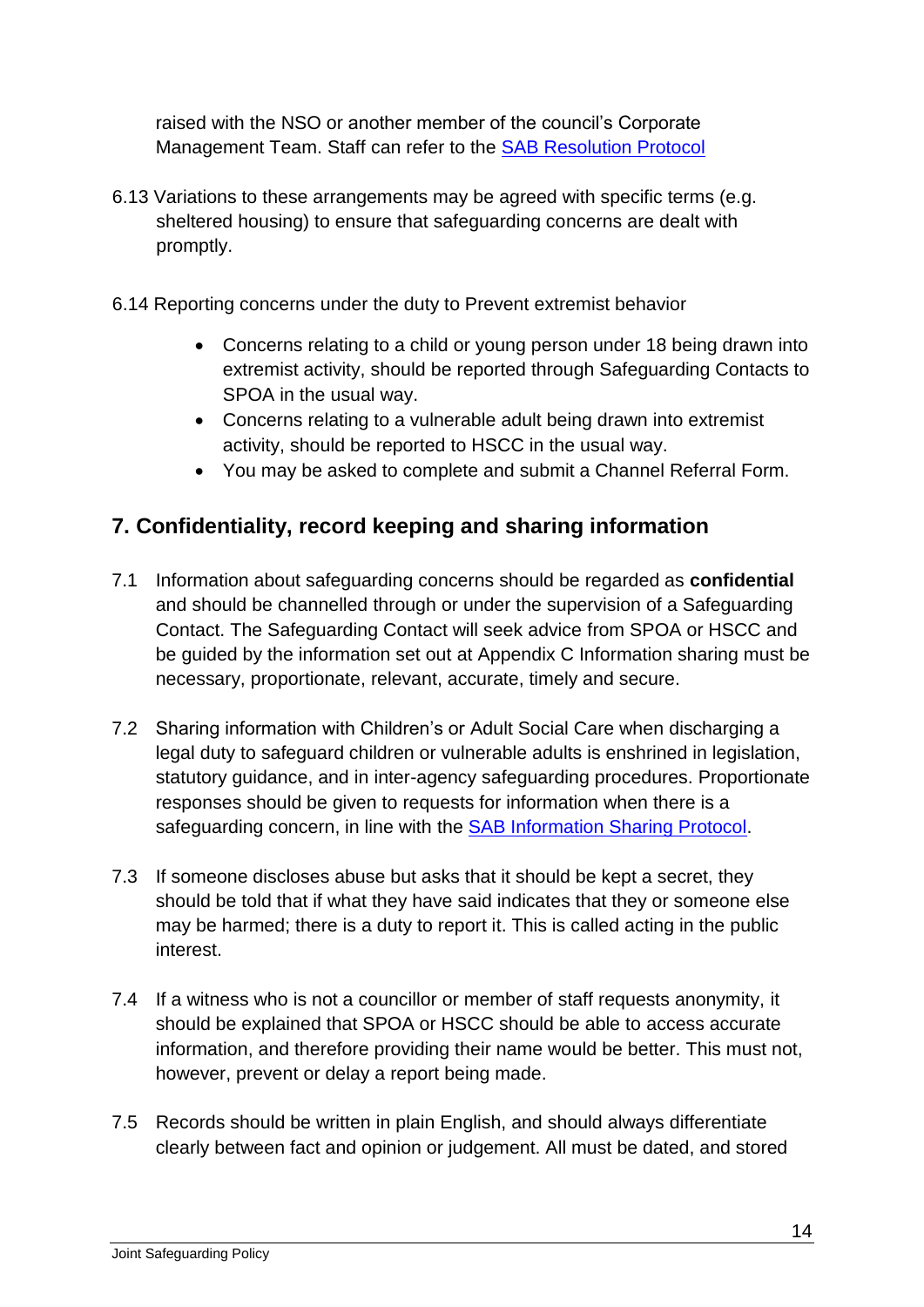securely. Any paper records must be signed, and appropriately destroyed after scanning.

- 7.6 Information about a safeguarding concern may be shared by a Safeguarding Contact, Safeguarding Lead or NSO with appropriate others in accordance with information sharing principles (Appendix C). For example:
	- The council's Head of HR in the case of an allegation against staff
	- The council's Monitoring Officer (Assistant Director for Corporate Governance) in the case of an allegation against a councillor
	- Where safeguarding concerns and allegations relate to contractors or partners, the appropriate company/organisation manager and council senior manager overseeing the contract or partnership should be told;
	- The alleged victim or their parent/carer where appropriate (regarding the safeguarding concern and steps being taken to deal with it).
- 7.7 Records will be stored in accordance with the council's policies and procedures governing information management and record/document retention and disposal.

# **8. Allegations against staff, councillors, contractors or partners**

- 8.1 If someone witnesses behaviour by a councillor, member of staff, contractor or partner, or an allegation is made about them that indicates that they have, or may have:
	- harmed a child, young person or vulnerable adult, or put them at risk of harm;
	- possibly committed a criminal offence against or related to a child, young person or vulnerable adult, or;
	- behaved in a way that indicated they may pose a risk of harm to children, young people or vulnerable adults they must report it as a safeguarding concern to a Safeguarding Contact.
- 8.2 It is acknowledged that an allegation against any member of staff will generate concern amongst other staff. The way in which any such allegations are dealt with should be professional and fair and, above all, protect the welfare of the child, young person or vulnerable adult. Staff will be supported if they disclose information about a colleague.
- 8.3 A councillor or member of staff, whether paid or unpaid, must report any allegation made against them to a Safeguarding Contact following the procedure in Section 7 of this policy.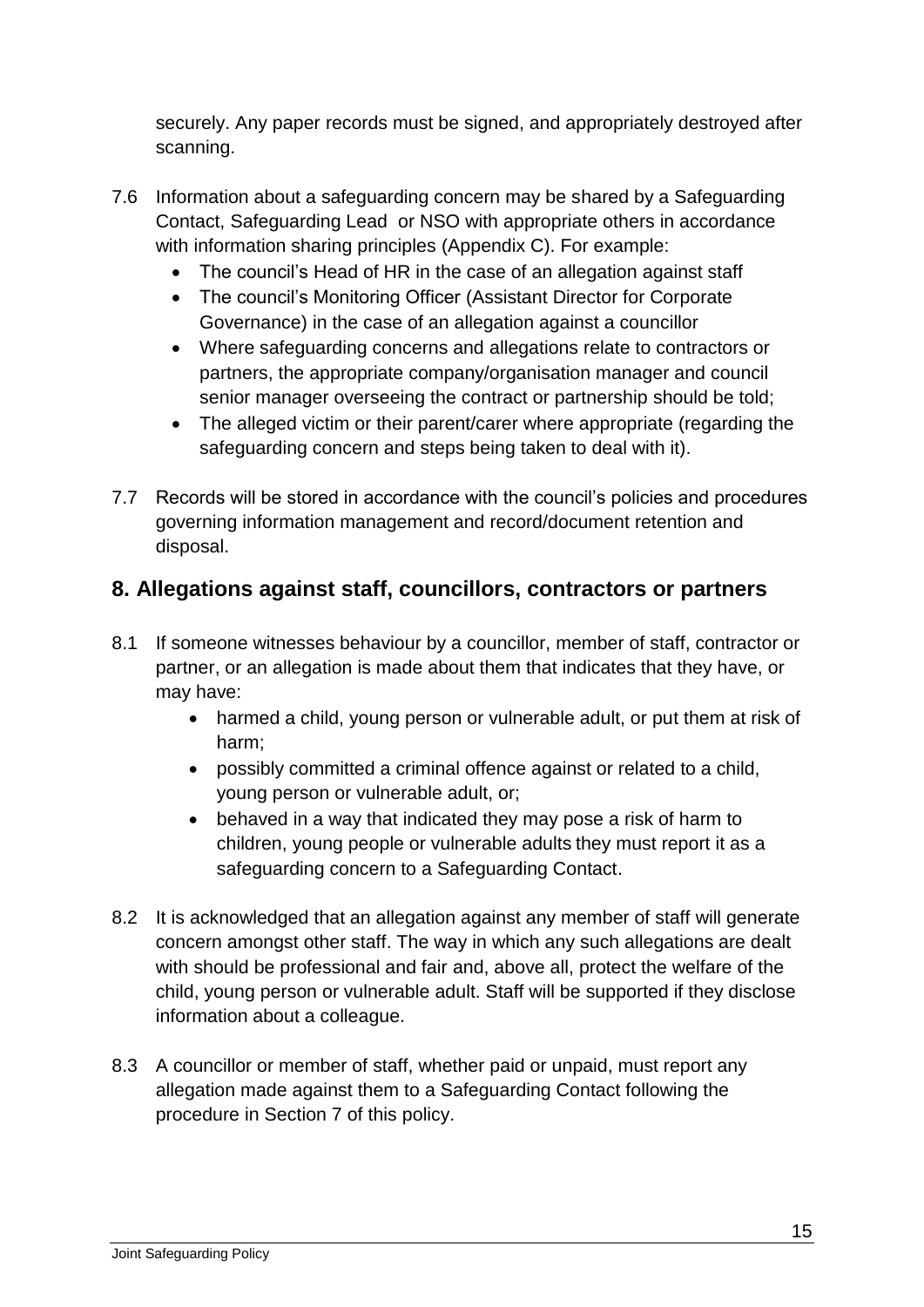- 8.4 Safeguarding concerns and allegations relating to staff will be dealt with in accordance with the council's disciplinary procedures (including instances where the member of staff resigns or leaves). However, investigations by the responsible authorities will take precedence over internal council procedures relating to conduct. The HR Manager will liaise with the responsible authorities to agree the appropriate course of action.
- 8.5 The HR Manager will seek advice from SPOA or HSCC and/ or the police prior to informing a member of staff of an allegation against them. The HR Manager will offer appropriate welfare support to the member of staff and ensure they are kept appropriately informed during any investigation process.
- 8.6 In accordance with the law the council will refer to the Disclosure and Barring Service (DBS) any member of staff who:
	- was dismissed because they harmed a child or adult;
	- was dismissed or removed from working in a regulated activity because they might otherwise have harmed a child or adult;
	- would have been dismissed for either of the above reasons but they resigned first; or,
	- who works with children or vulnerable adults in regulated activity and has been cautioned or convicted for a relevant offence.
- 8.7 Safeguarding concerns and allegations relating to councillors will be referred to the Monitoring Officer and dealt with in accordance with the council's Code of Conduct of Members and in liaison with the lead officer responsible for safeguarding.
- 8.8 The council will implement procedures to deal with the outcome of any investigation including:
	- advice and reassurance to the public;
	- media attention:
	- dealing with staff in the event of allegations being unfounded;
	- dealing with staff should an allegation about a staff member be proven.

## **9. Recruitment and selection**

9.1 The council will take all reasonable steps to prevent unsuitable people working with children, young people and vulnerable adults on behalf of the council. Procedures will be deployed consistently for all staff whether in full time, part time, permanent or temporary employment and whether paid or voluntary.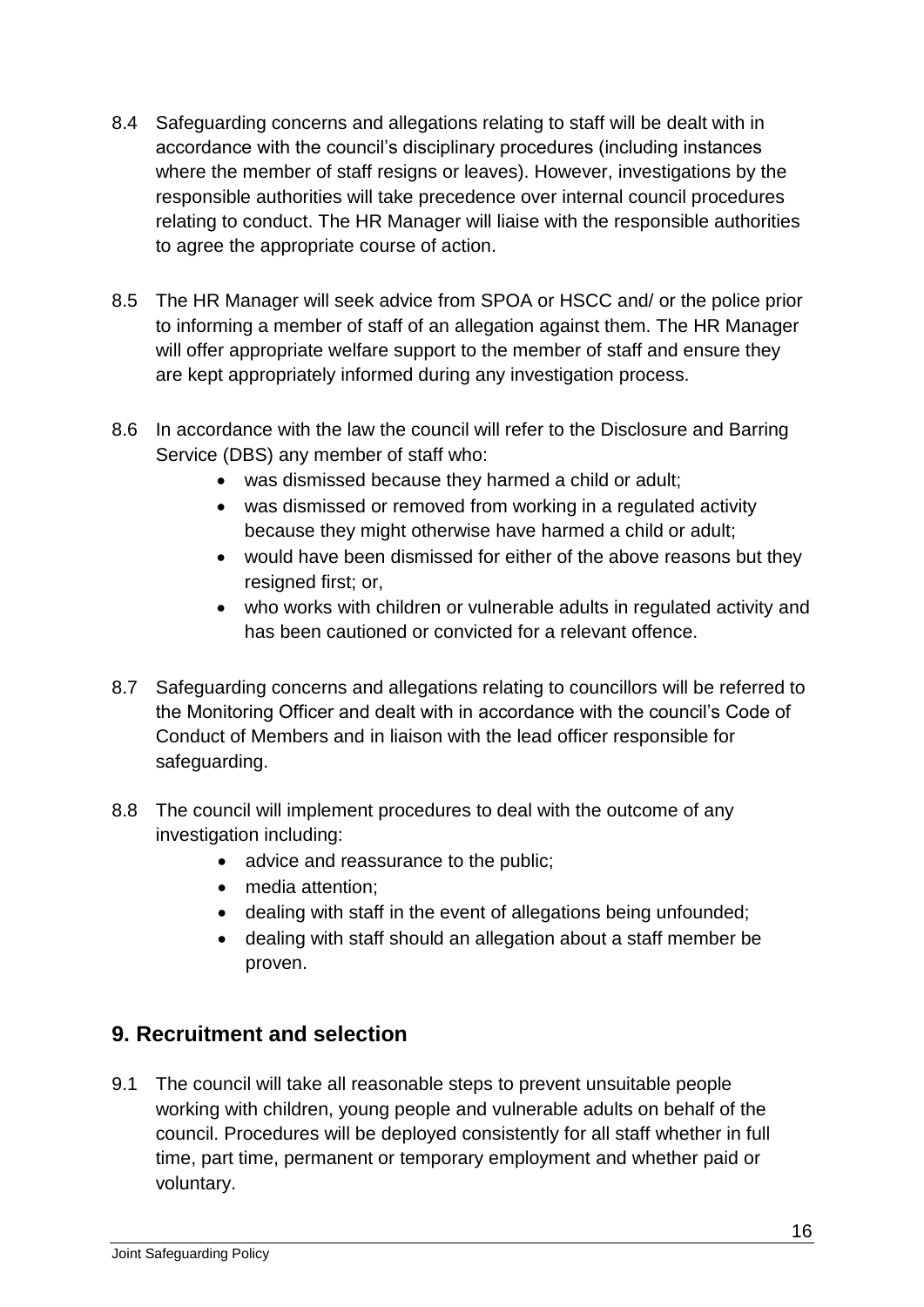- 9.2 The need to recruit quickly will not be allowed to take precedence over safe recruitment principles. They are incorporated into the council's recruitment policies and practices, and the Head of HR is responsible for their implementation and review. Key aspects are:
	- a commitment to safeguarding must be included in all future employment contracts
	- criminal record checks will be made where appropriate. Roles that involve regulated activities such as caring for, supervising or being in sole charge of children or vulnerable adults require an enhanced Disclosure and Barring Service (DBS) Check. This may include checking whether someone features in the two DBS 'barred lists' of individuals who are unsuitable for working with children and adults*. DBS checks must be obtained for staff and volunteers undertaking these roles, and they will not be permitted to commence unaccompanied work until they have been received. It is against the law for employers to employ or allow a person to volunteer for this kind of work if they are on one of the barred lists.*
	- a commitment to safeguarding must be included in all employment contracts.
	- any post-specific requirements relating to safeguarding must be included in the relevant job description and person specification.
	- offers of employment or placements are subject to receipt of satisfactory references and identity checks. Where the post involves significant contact with children, young people or vulnerable adults, former employers will be asked about the suitability of the candidate and whether there have been any concerns, allegations or disciplinary investigations related to safeguarding.
	- managers and HR staff must comply with corporate policies on the security of DBS records, and on the Rehabilitation of Offenders to ensure the confidentiality of information received in relation to applicants.
- 9.3 Managers are responsible for ensuring that employment agencies used by the council offer safe recruitment and selection processes. Employment agencies must be made aware of this policy, provide the council with a copy of their safeguarding procedure and must agree to share with the council any safeguarding concern within the agency relating to individual staff.

## **10. Information and training**

10.1 Information will be made available in council premises to raise awareness and advise how people should voice any safeguarding concerns.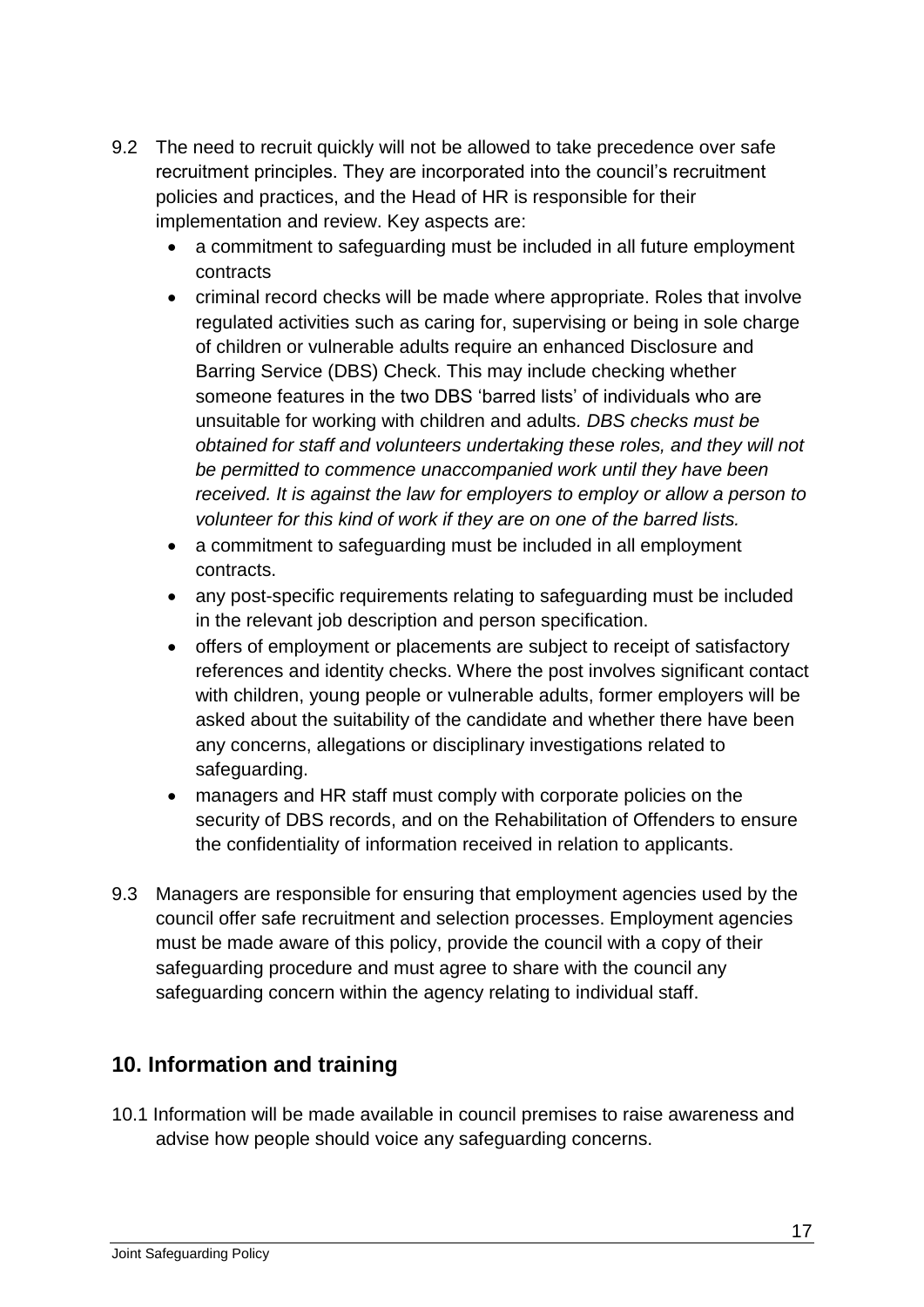- 10.2 Appropriate information will be made available to staff councillors, contractors and partners in the form of this policy and appendices.
- 10.3 All training carried out will be consistent with the recommendations of the Safeguarding Children Partnership and Safeguarding Adults Board.
- 10.4 Induction for new staff and councillors on safeguarding must be completed within 3 months of the start of their employment/placement/term of office. It will include:
	- signposting this policy, procedures for reporting safeguarding concerns and list of Safeguarding Contacts.
	- awareness training on safeguarding and role boundaries.
- 10.5 Additional/ focussed training for specific teams can be requested, and should be discussed with the Safeguarding Lead.
- 10.6 Existing staff and councillors will be required to undertake refresher awareness training on safeguarding and role boundaries every 3 years.
- 10.7 Requirements for more advanced training for staff who have significant contact with children, young people or vulnerable adults will be identified as part of the induction and/or appraisal process, dependant on the nature of the post.
- 10.8 Requirements for additional training for HR Officers, Safeguarding Contacts, the Monitoring Officer, the Named Senior Officer and the Prevent Lead will be identified as part of the induction and/or appraisal process, and refreshed at appropriate intervals.

## **11. External organisations licensed by, or working with for or on behalf of the council**

- 11.1 The council works with and through a number of external organisations such as charities, contractors, licensees, other public sector bodies, etc. Checks that relevant external organisations operate safe recruitment practices must be made at the tender/quotation stage.
- 11.2 Where these external organisations are likely to have significant contact with children, young people or vulnerable adults as a direct result of their work for, on behalf of or in partnership with the council, they are required to have safeguarding procedures such as safe recruitment and selection processes in place. They must be aware of this policy, provide the council with a copy of their safeguarding procedure and must agree to share with the council any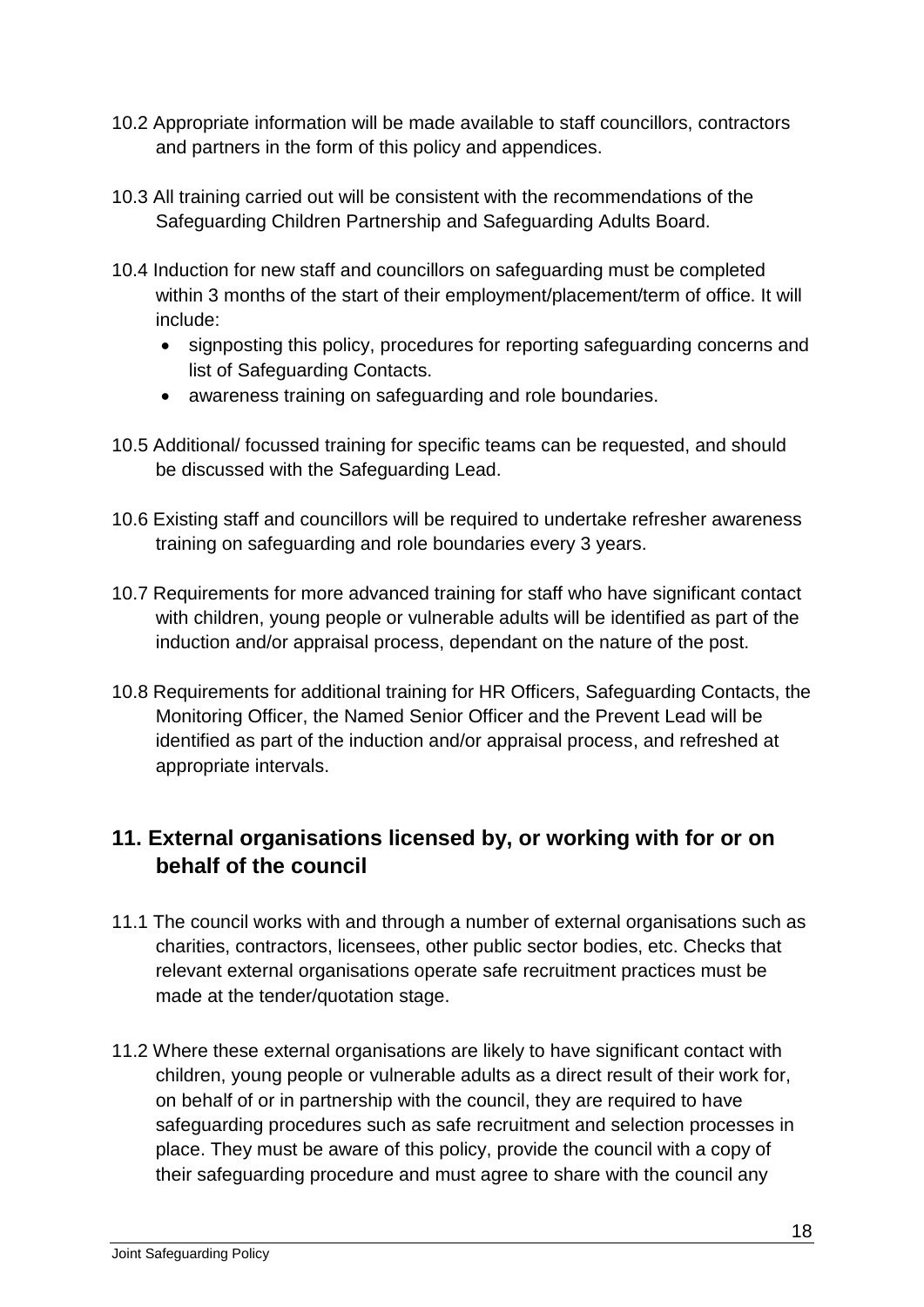safeguarding concern within their organisation relating to individuals who undertake work for or on behalf of the council.

- 11.3 Support for programmes which involve children, young people or vulnerable adults (funding, premises, etc.) will be subject to those organisations providing evidence of effective policy and procedures on child and vulnerable adult protection. This includes all those managing any of the council's building or with a licence to run services from any of the council's buildings
- 11.4 Heads of Service and managers are responsible for ensuring that their teams are made aware of and comply with the provisions set out in the points above.
- 11.5 Heads of Service and managers are responsible for obtaining assurances that external organisations have implemented their own safeguarding procedures once they have been alerted to a safeguarding concern under section 7. Senior Heads of Service and managers will also take appropriate steps to address any risk that may be posed by an individual in the course of their organisation's work for or on behalf of the council.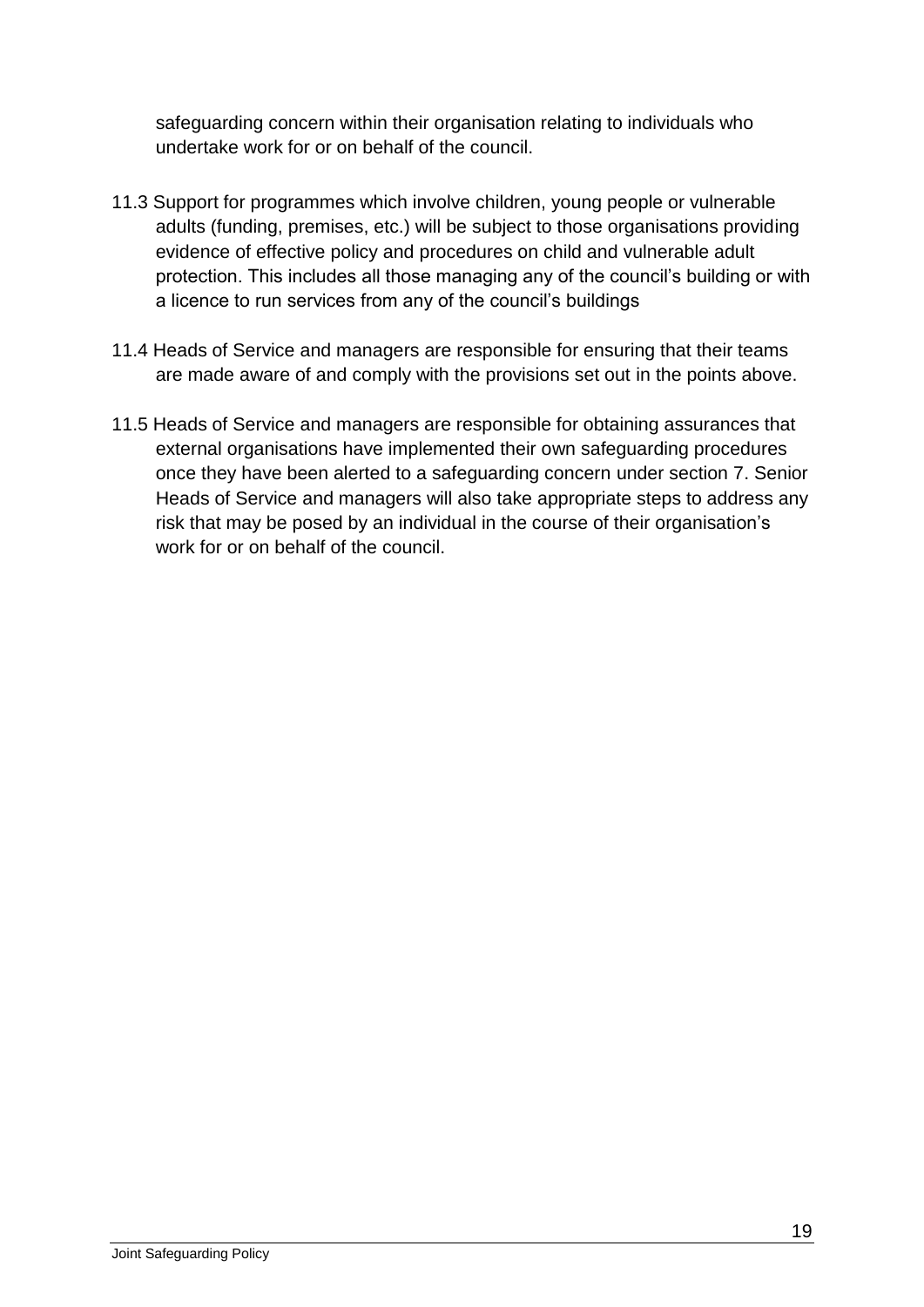## **Appendix A – Contact details**

#### **East Sussex Adult Social Care – Health & Social Care Connect**  Phone: 0345 60 80 191 8am to 8pm 7 days a week including bank holidays

Email: [via webpage](https://apps.eastsussex.gov.uk/contactus/emailus/email.aspx?n=health+and+social+care+connect&e=hscc&d=eastsussex.gov.uk) or [HSCC@eastsussex.gov.uk](mailto:HSCC@eastsussex.gov.uk)

## **Emergency duty service (out of office hours)**

Phone: 01323 636399 Monday to Thursday: 5pm to 8.30am Friday : 4.30pm to 8.30am Weekends and Public holidays: 24 hour

## **East Sussex Children's Services – Single Point of Access**

Phone: 01323 464222 Email: [0-19.SPOA@eastsussex.gov.uk](mailto:0-19.SPOA@eastsussex.gov.uk) Mon-Thurs 8.30am-5pm and Fri 8.30am-4.30pm

## **Emergency duty service (out of office hours)**

**Phone:** 01273 335906 or 01273 335905 5pm to 8.30am (after 4.30pm on Fridays) and during the weekends and bank holidays

#### **Other useful contacts**

- Action on Elder Abuse Phone: 080 8808 8141 Website: [www.elderabuse.org.uk;](http://www.elderabuse.org.uk/)
- Healthwatch Phone: 0300 0683 000 email: [enquiries@healthwatch.co.uk](mailto:enquiries@healthwatch.co.uk) website: [www.healthwatch.co.uk](http://www.healthwatch.co.uk/)
- Samaritans (centre office) Phone: 0208 394 8300
- Carers Direct National Helpline Freephone: 0300 123 1053
- Care Quality Commission Phone -: 03000 616161
- National Domestic Violence Helpline (24-hour helpline) Freephone: 0808 2000 247
- Public Concern at Work (for staff concerned about bad practice in the workplace) - Phone: 020 7404 6609 Website: wwww.pcaw.org.uk
- NHS Direct Phone: 111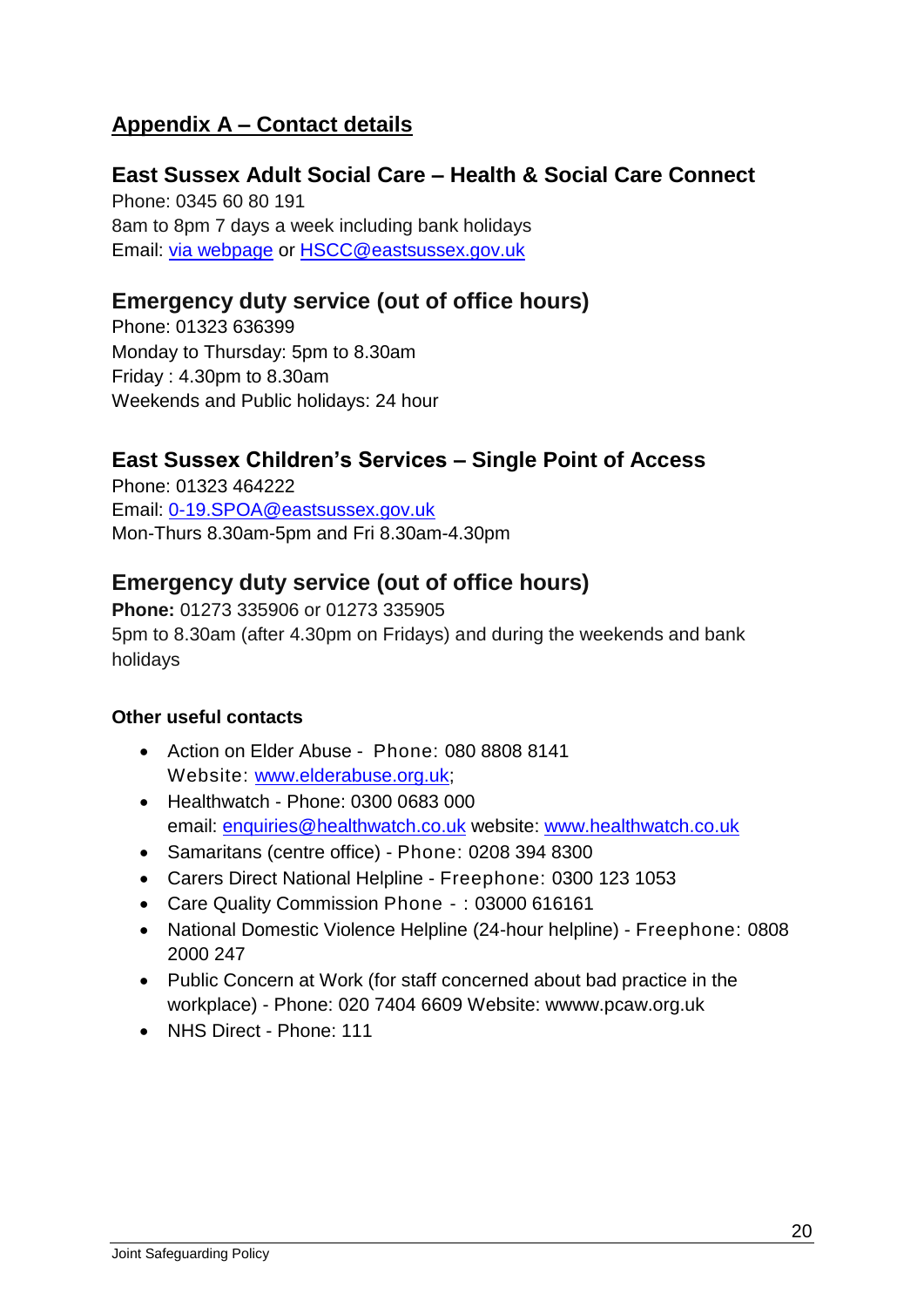# **Appendix B – General Guidance for Staff and Managers: Supervision of Children**

We can reduce likely situations for abuse of children and help protect our staff and volunteers from false accusations by making sure that everyone is aware that **it is not acceptable to**:

- Spend time alone with children away from others:
- Take children alone in a car on journeys, however short;
- Take children to their home.

In exceptional circumstances where it is **absolutely unavoidable** that these things do happen, they should **only** occur with the full knowledge and consent of the senior head or their deputy.

It should be made clear to all staff and volunteers in your organisation that they should **never**:

- Engage in rough physical games, including horseplay (apart from structured sports activities);
- Allow or engage in inappropriate touching of any form;
- Allow children to use inappropriate language unchallenged;
- Make sexually suggestive comments about, or to, a child;
- Let allegations a child makes go unchallenged or unrecorded;
- Do things of a personal nature for children or vulnerable adults.

Making arrangements for the proper supervision of children is one of the most effective ways of minimising opportunities for children to suffer harm of any kind whilst taking part in organised programmes or whilst at Council facilities.

#### **Planning**

- Organisers **must** plan and prepare a detailed programme of activities for the children who are involved in the project, **including preparing a risk assessment prior to the event.**
- Managers must ensure that all staff and volunteers have appropriate DBS clearance in place.
- Organisers are responsible for the welfare and safety of the children for the whole time they are in their care.
- Young people should not be left to their own devices when undertaking a supervised programme.
- All children should be adequately supervised and engaged in suitable activities at all times.
- In circumstances when planned activities are disrupted, e.g. due to weather conditions, then organisers should have a number of alternative activities planned.

#### **Supervision**

 Leaders in charge must be satisfied that workers and adults who accompany group parties are fully competent to do so.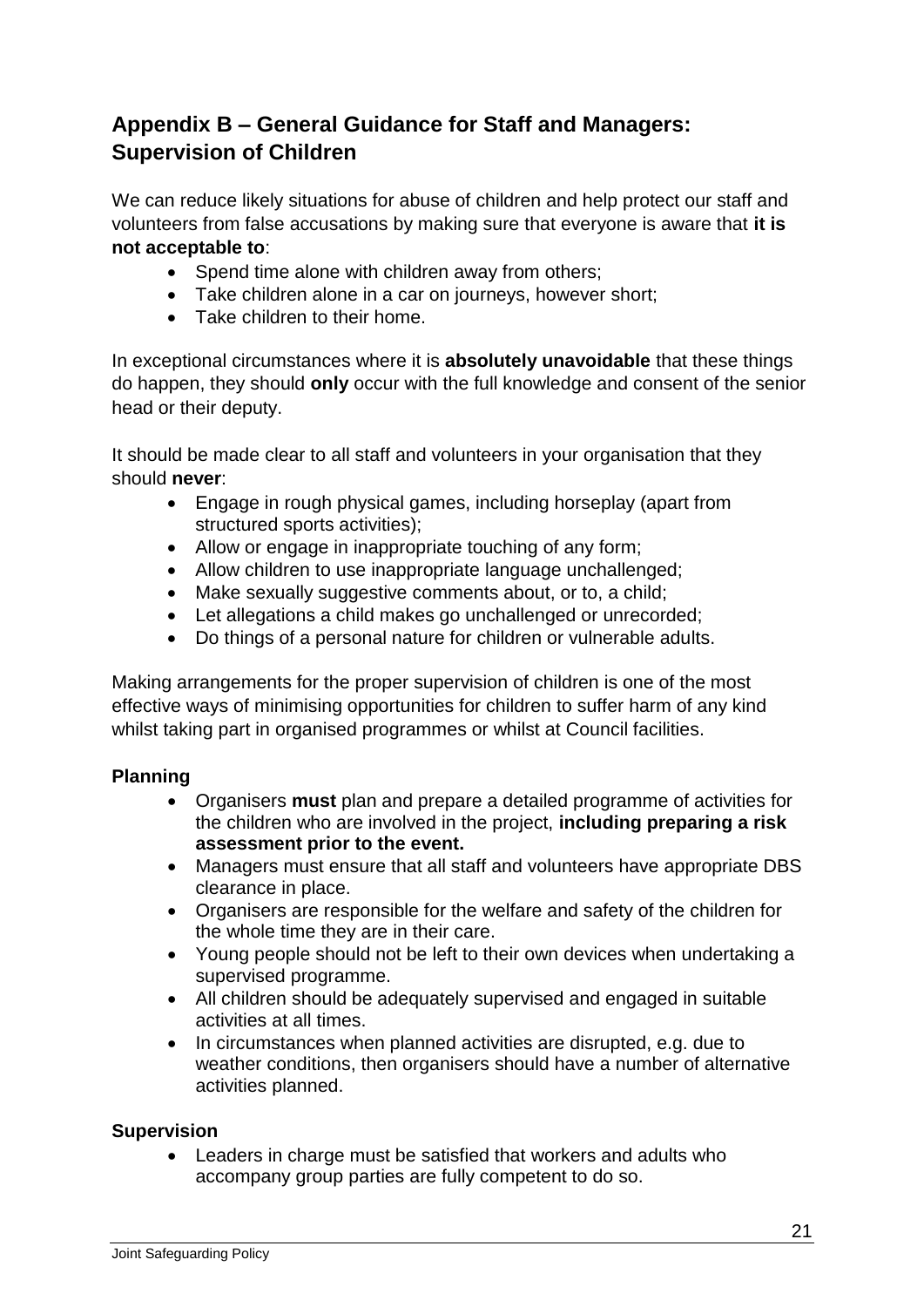- Children must be supervised at all times.
- Children must not be left unsupervised at any venue whether it is indoors or outdoors.
- Workers should know at all times where children are and what they are doing.
- Any activity using potentially dangerous equipment should have constant adult supervision.
- Children will be safer if supervised by two or more adults.
- Dangerous behaviour by children should not be allowed.

#### **Adult/Child Ratios**

Level of supervision must be adequate whether at the organisation's venue or on a journey/visit. Therefore, when deciding how many adults are required to supervise, managers must take into consideration a range of practical matters:

- The number of participants in the group
- The nature of the site/venue and of the activity involved
- That each individual supervisor knows the responsibilities he/she is expected to bear.

It is for the Manager in charge to exercise his/her professional judgement in deciding the level of supervision, taking into account the appropriate national guidance. Risk assessments should be carried out in advance of programming the activity.

#### **Guidelines for listening to a child, young person or vulnerable adult who discloses they have been abused**:

- React calmly so as not to frighten the child, young person or vulnerable adult
- Tell them they are not to blame and that they were right to tell
- Take what they say seriously, recognising how difficult it was for them to confide in you.
- Always reassure them but do not make promises of confidentiality.
- Immediately afterwards, make a full, detailed record of what has been said, heard and/or seen.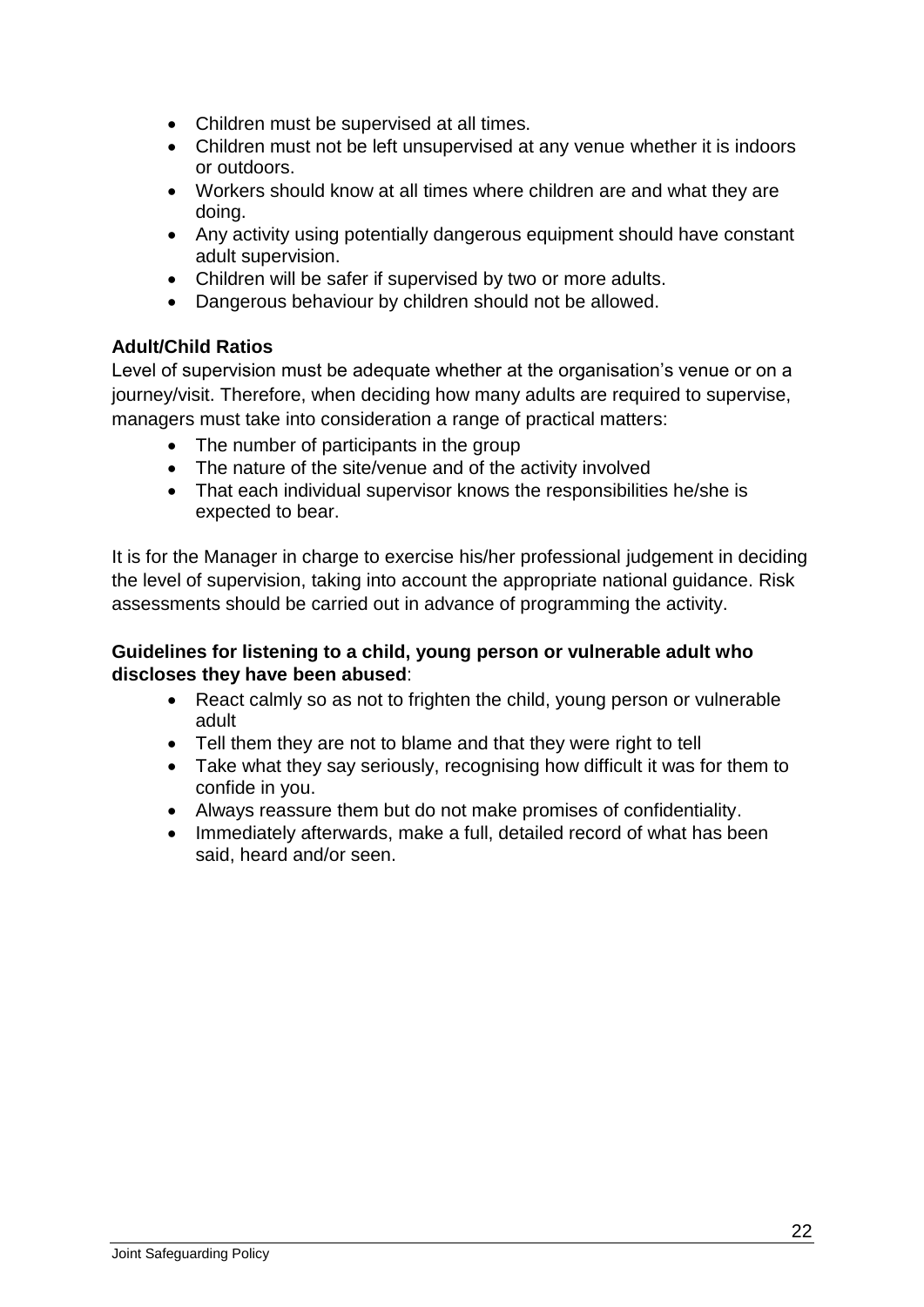# **Appendix C - Confidentiality, record keeping and sharing information**

#### **What is the legal basis for sharing information?**

- The Children Act 1989 requires local authorities to make child protection enquiries if they have reasonable cause to suspect that a child is suffering, or is likely to suffer, significant harm, and requires other organisations to assist them with those enquiries if asked to do so.
- The Children Act 1989 places a general duty on local authorities to provide services for children in need in their area; section 27 of the act enables local authorities to request the help of other organisations to exercise this duty.
- Section 10 of the Children Act 2004 requires organisations to cooperate with the local authority to make arrangements to improve the wellbeing of children in their area.
- Section 11 of the Children Act 2004 places a duty on organisations to make arrangements to ensure their functions are discharged with regard to the need to safeguard and promote the welfare of children; this includes ensuring arrangements are in place for appropriate information sharing.
- Section 175 of the Education Act 2002 requires governing bodies of maintained schools and further education colleges to make arrangements to ensure that their functions are carried out with a view to safeguarding and promoting the welfare of children. Section 157 of the Education Act 2002 requires proprietors of independent schools (including academies, Free Schools and city technology colleges) and The Non-Maintained Special Schools Regulations 1999 require governing bodies of non-maintained special schools to make similar arrangements to safeguard and promote the welfare of children. Collaborative work and information sharing is necessary to fulfil these duties.
- Clause 45 of the Care Act focuses on 'supply of information'. This relates to the responsibilities of others to comply with requests for information from the Safeguarding Adults board

#### **Seven Golden Rules**

- i. Remember that the Data Protection Act is not a barrier to sharing information but provides a framework to ensure that personal information about living persons is shared appropriately.
- ii. Be open and honest with the person (and/or their family where appropriate) from the outset about why, what, how and with whom information will, or could be shared. Seek their agreement, unless it is unsafe or inappropriate to do so.
- iii. Seek advice if you are in any doubt, without disclosing the identity of the person where possible.
- iv. Share with consent where appropriate and, where possible, respect the wishes of those who do not consent to share confidential information. You may still share information without consent if, in your judgement, that lack of consent can be overridden in the public interest. You will need to base your judgment on the facts of the case. See also [Further Information to Inform](https://www.managers.org.uk/knowledge-bank/decision-making)  [Decision Making Procedure](https://www.managers.org.uk/knowledge-bank/decision-making) regarding the need for consent.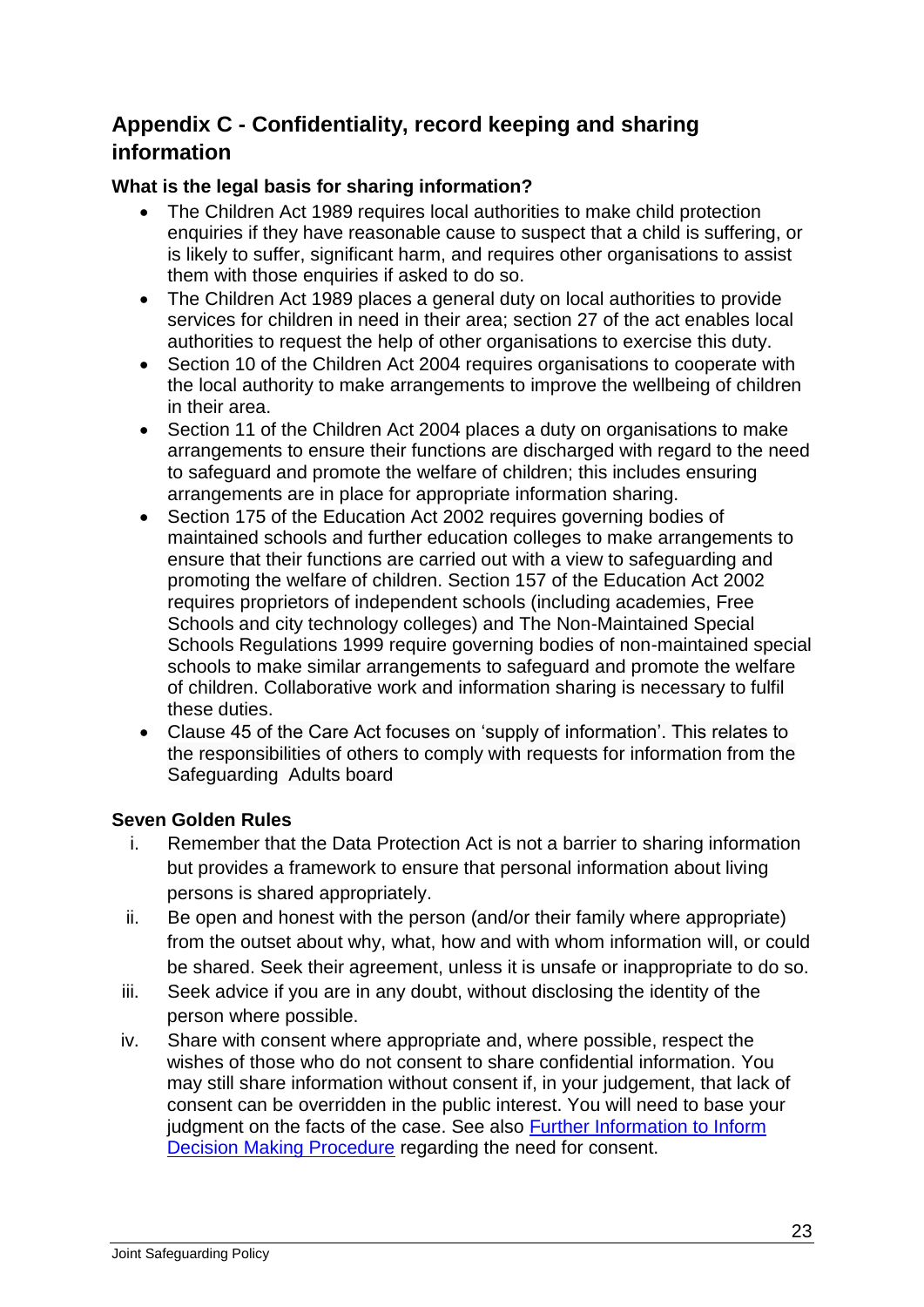- v. Consider safety and well-being: Base your information sharing decisions on considerations of the safety and wellbeing of the person and others who may be affected by their actions.
- vi. Necessary, proportionate, relevant, accurate, timely and secure: Ensure that the information you share is necessary for the purpose for which you are sharing it, is shared only with those people who need to have it, is accurate and up-to-date, is shared in a timely fashion, and is shared securely.
- vii. Keep a record of your decision and the reasons for it whether it is to share information or not. If you decide to share, then record what you have shared, with whom and for what purpose.

(Extract from "Information sharing: Guidance for Practitioners and Managers")

## **Appendix D – Risk Assessment**

Heads of Service are responsible for ensuring risk assessments are carried out in their service areas and recorded on Pentana.

For the purposes of this policy the type of work shown is indicative of the type of areas where protection of children and vulnerable adults should be considered. It is not intended to be comprehensive or exclusive.

Managers of work areas have responsibility for identifying "at risk" staff and other groups.

**High Risk:** Staff who enter people's homes where Children or Vulnerable Adults may be, e.g.

- Leisure Centre & Sports Centre Staff
- Events staff
- Neighbourhood Advisors
- Contractors
- Volunteers

**Low Risk:** Staff who work out of the office but have no direct contact with Children, e.g.

- Contract inspectors
- Planning Officers / Building Control Officers

**No Risk:** Staff who are office based and have no contact with Children or Vulnerable Adults, e.g. Financial or Legal staff

When considering risk the same methodology should be applied to Council members, staff, contractors and volunteers.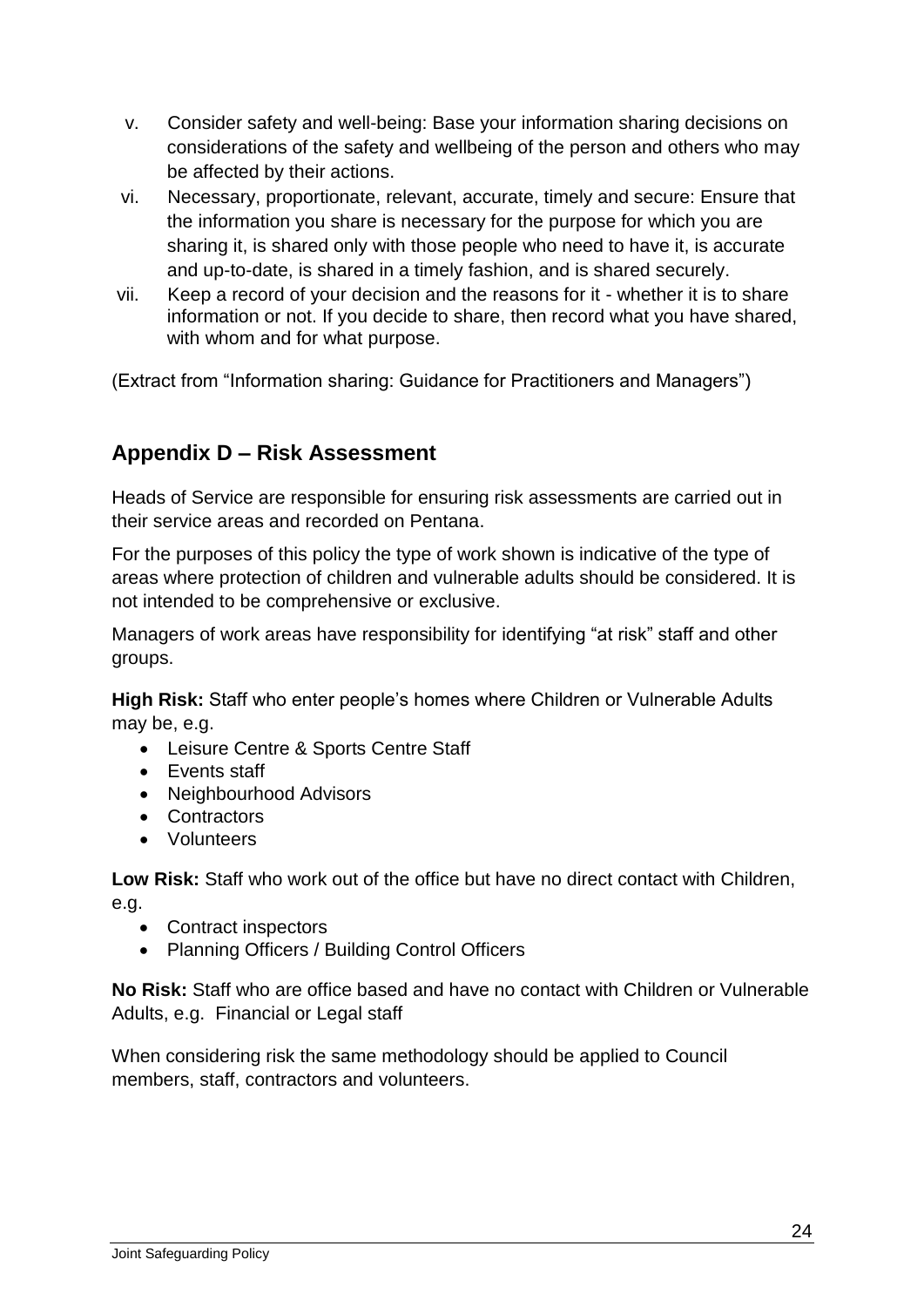# **Appendix E – MAPPA & MARAC**

#### **Multi-agency Public Protection Arrangements (MAPPA)**

The purpose of the MAPPA framework is to reduce the risks posed by sexual and violent offenders in order to protect the public, including previous victims, from serious harm.

The responsible authorities in respect of MAPPA are the police, prison and probation services. They have a duty to ensure that MAPPA is established in each of their geographic areas in order to ensure the risk assessment and management of all identified MAPPA offenders (primarily violent offenders on licence or mental health orders and all registered sex offenders). Police, prison and probation services have a clear statutory duty to share information for MAPPA purposes. Other organisations have a duty to cooperate with the responsible authority, including housing providers. This information includes sensitive personal data where a need-to-know approach applies.

The council sends a representative to MAPPA meetings and contributes to minimising risk in the community through its participation. The council's Senior Specialist Advisor – Housing is the council's lead representative for MAPPA.

#### **Multi-agency Risk Assessment Committee (MARAC)**

As a housing services provider the council makes referrals to and participates in casework at MARAC meetings when an incident of domestic abuse, stalking or 'honour'-based violence triggers a risk concern. The MARAC data sharing protocol adopts a need-to-know approach. This requires the council to provide a Single Point of Contact (SPOC) to manage the security and appropriate dissemination of information, and to co-ordinate council officer case involvement.

The council's Senior Specialist Advisor – Housing is the council's Single Point of Contact for MARAC and is responsible for ensuring attendance at MARAC meetings.

Where domestic abuse is being experienced by an adult at risk, safeguarding procedures provide the overarching process for ensuring the coordination of multiagency involvement. The MARAC process is used in addition to ensure that issues relating to domestic abuse are covered effectively.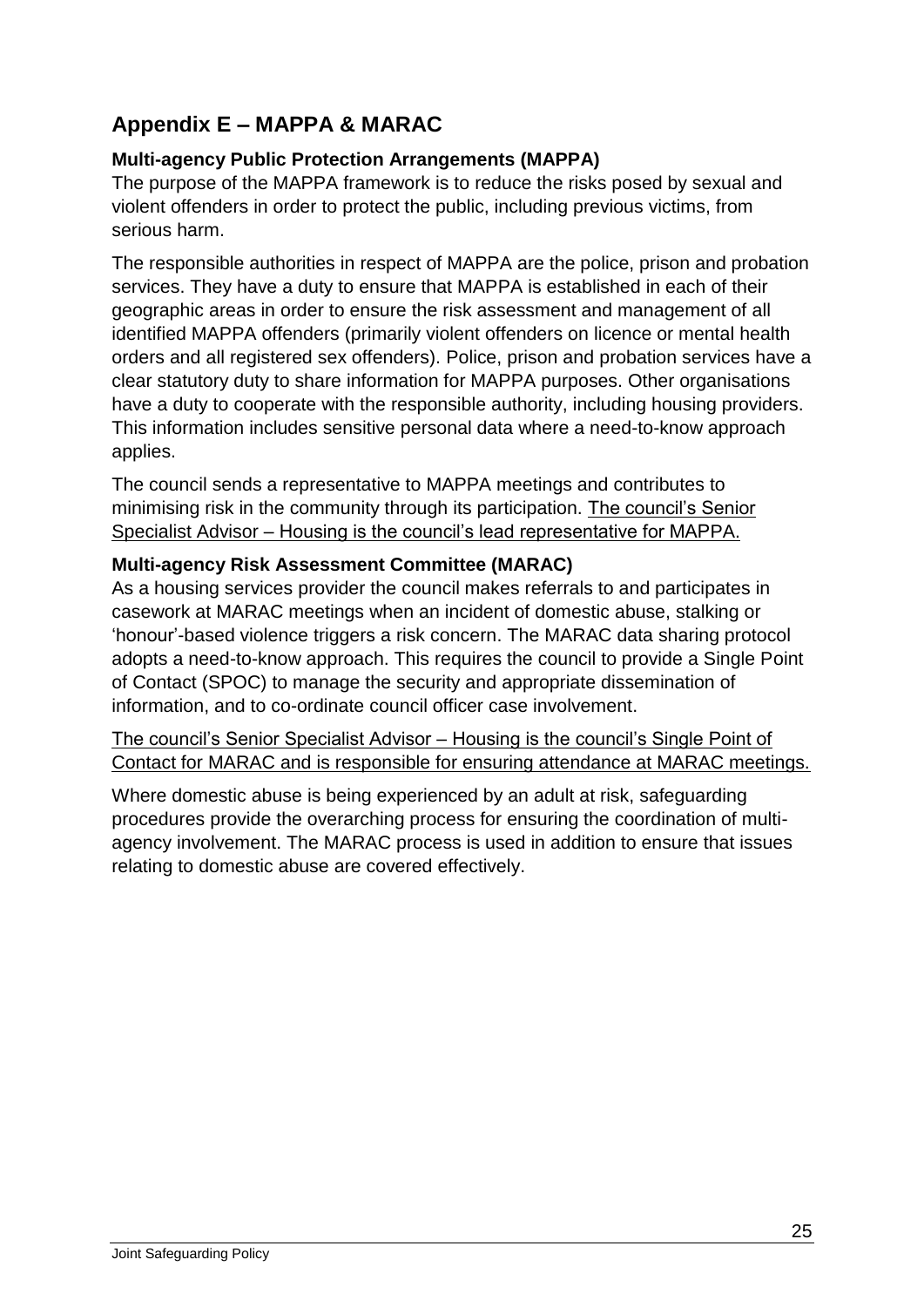# **Appendix F - E Safety Policy**

This policy has been developed to support the council's commitment to safeguarding and promoting the welfare of children and young people in a digital age. The council recognises that being safe on line is not just a matter of technology and a comprehensive approach to e-safety is necessary.

#### **Background**

"All agencies providing services to children have a duty to understand e-safety issues, recognising their role in helping children to remain safe online while also supporting adults who care for children."

*Becta 2008, Safeguarding Children in a Digital World* 

E-safety is the process of limiting risks to children and young people when using Information and Communications Technology (ICT). E-safety is primarily a safeguarding issue not a technological issue, which relates to the use of all ICTfixed or mobile; current, emerging and future ICT.

ICT is used daily as a tool to improve teaching, learning, communication and working practices to the benefit of our children and young people and those that work to support them. The use of ICT is recognised as being of significant benefit to all members of our community, in personal, social, professional and educational contexts. However alongside these benefits, there are potential risks that we have a statutory duty of care to manage, to ensure they do not become actual dangers to children and young people in our care or for employees.

|                  | <b>Commercial</b> | <b>Aggressive</b>  | <b>Sexual</b>  | <b>Values</b>   |
|------------------|-------------------|--------------------|----------------|-----------------|
| Content          | Adverts           | Violent/hateful    | Pornographic   | <b>Bias</b>     |
| (child as        | Spam              | content            | or unwelcome   | Racist          |
| recipient)       | Sponsorship       |                    | sexual content | Misleading info |
|                  | Personal info     |                    |                | or advice       |
| Contact          | <b>Tracking</b>   | Being bullied,     | Meeting        | Self-harm       |
| (child as        | Harvesting        | harassed or        | strangers;     | Unwelcome       |
| participant)     | personal info     | stalked            | being groomed  | persuasions     |
| <b>Conduct</b>   | Illegal           | <b>Bullying or</b> | Creating and   | Providing       |
| (child as actor) | downloading       | harassing          | uploading      | misleading info |
|                  | <b>Hacking</b>    | another            | inappropriate  | or advice.      |
|                  | Gambling          |                    | material       |                 |
|                  | Financial scams   |                    |                |                 |
|                  | Terrorism         |                    |                |                 |

**E-Safety Risks & Issues** Some E-safety risks and issues are illustrated below

*DSCF, 2008 - Safer Children in a Digital Word: The report of the Byron Review*

#### **e-Safety lead officer**

The Head of ICT is the council's e-Safety lead officer, responsible for ensuring that this policy is disseminated, implemented and reviewed. The e-Safety lead officer is responsible for:

 Ensuring that appropriate Acceptable Use of ICT policies are in place and included in the suite of policies that all staff, volunteers and council Members sign to confirm their compliance